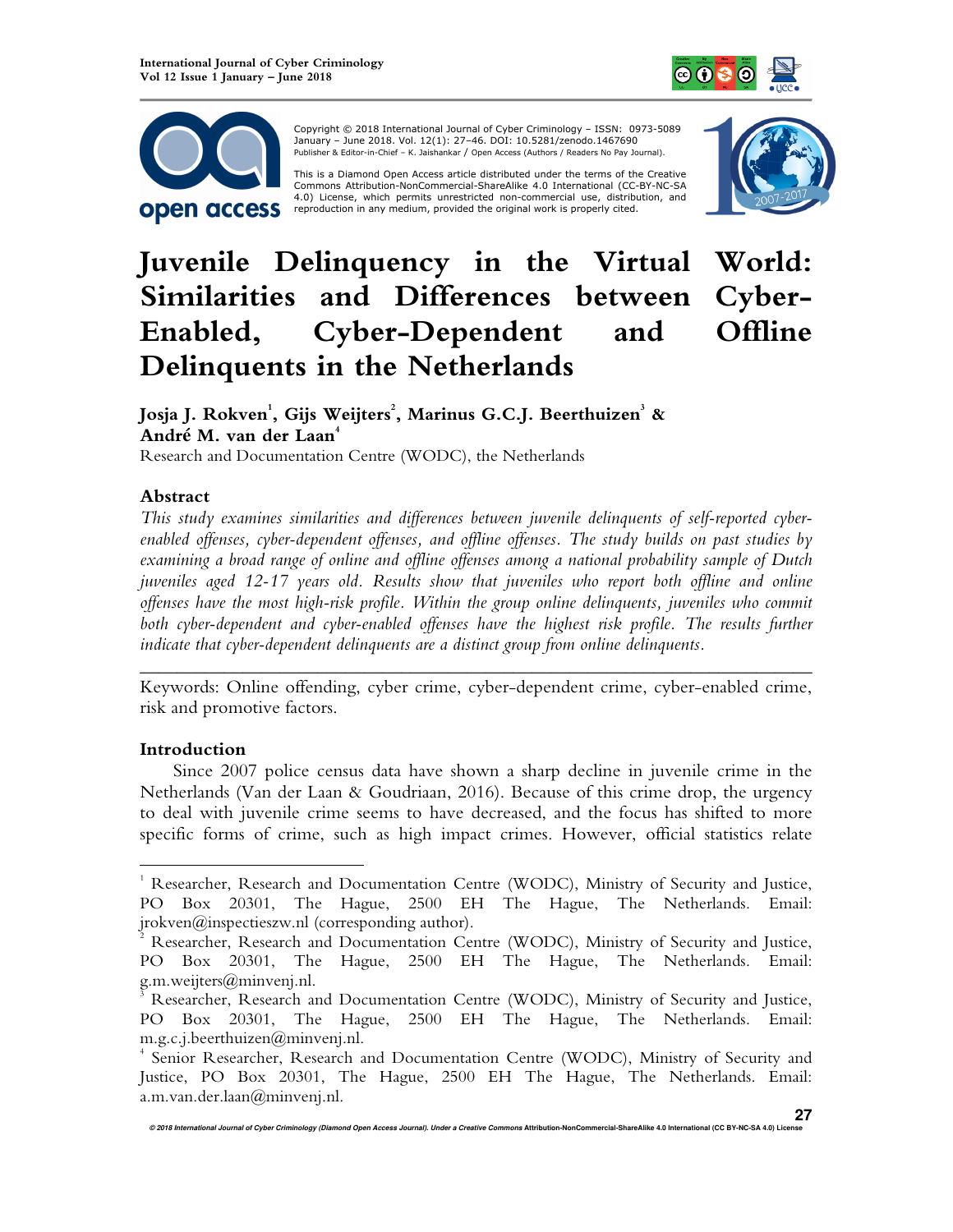primarily to traditional offline offenses. One possible explanation for the observed crime drop is that juveniles have shifted from committing traditional offline offenses to online offenses (Tcherni et al., 2016). With the digitalization of society, new ways to commit traditional offline offenses have emerged, as well as opportunities to commit new types of offenses online. This raises the question as to whether 'street criminals' have gone online, or whether we are dealing with a new type of delinquent.

Previous research distinguishes two types of online delinquency: cyber-enabled and cyber-dependent delinquency (Holt & Bossler, 2016; McGuire &Dowling, 2013). Cyberenabled delinquency refers to 'traditional' offenses that are committed using Information Communication Technology (ICT), and includes acts such as online fraud, extortion, and online stalking. Cyber-dependent delinquency refers to offenses that can only be committed using ICT and that are primarily directed against computer or network resources. This includes acts such as hacking, distributing viruses, and orchestrating DDoSattacks.

In an attempt to better understand what kind of individual is involved in online delinquency, scholars have now started to examine correlates of online delinquency and their differences and communalities with correlates of offline delinquency. The majority of previous studies have limited their focus to either one or, at most, a small number of online offenses. Regarding cyber-enabled delinquency, research has focused on offenses such as bullying and online harassment (e.g., Kerstens & Veenstra, 2015; Raskauskas & Stolz, 2007; Ybarra & Mitchell, 2004), online child pornography (for an overview, see Babchishin, Hanson & Hermann, 2010), and digital piracy (e.g., Brunton-Smith & McCarthy, 2016; Higgins, 2005; Higgins, Fell & Wilson, 2006; Wolfe & Higgins, 2009). With regard to cyber-dependent offenses, most studies have focused on hacking (e.g., Bossler & Burruss, 2011; Khey et al., 2009; Yar, 2005a). To the best of our knowledge, only one study has focused on a broader range of online offenses, whilst also including offline offenses (Donner, Jennings & Banfield, 2015). Donner and colleagues found that online delinquents were often prone to offline delinquency as well. However, these findings are based on a sample from a specific population, namely undergraduate college students in the US. The question is whether their results can be generalized to a national probability sample of juveniles.

In the current study, we build on previous research by first investigating the extent to which cyber-enabled and cyber-dependent delinquents differ from each other, and secondly the extent to which they differ from offline delinquents. Studying types of online delinquents and their similarities and differences with traditional offline delinquents is important, because if online delinquents are similar to offline delinquents, the same prevention methods could be used for both. However, if differences emerge within and between groups, different approaches regarding prevention and forensic treatment may be required.

To study potential differences between cyber-enabled, cyber-dependent, and offline delinquents, we used the Youth Delinquency Survey (YDS), a cross-sectional selfreported study on a national probability sample of juveniles from the Netherlands (see Van der Laan, Blom & Kleemans, 2009). The YDS contains detailed information on both selfreported online and offline delinquency, and on risk and promotive factors that are related to traditional offline delinquency. Risk factors increase the likelihood of delinquency, whereas promotive factors decrease this likelihood. Determining the differences between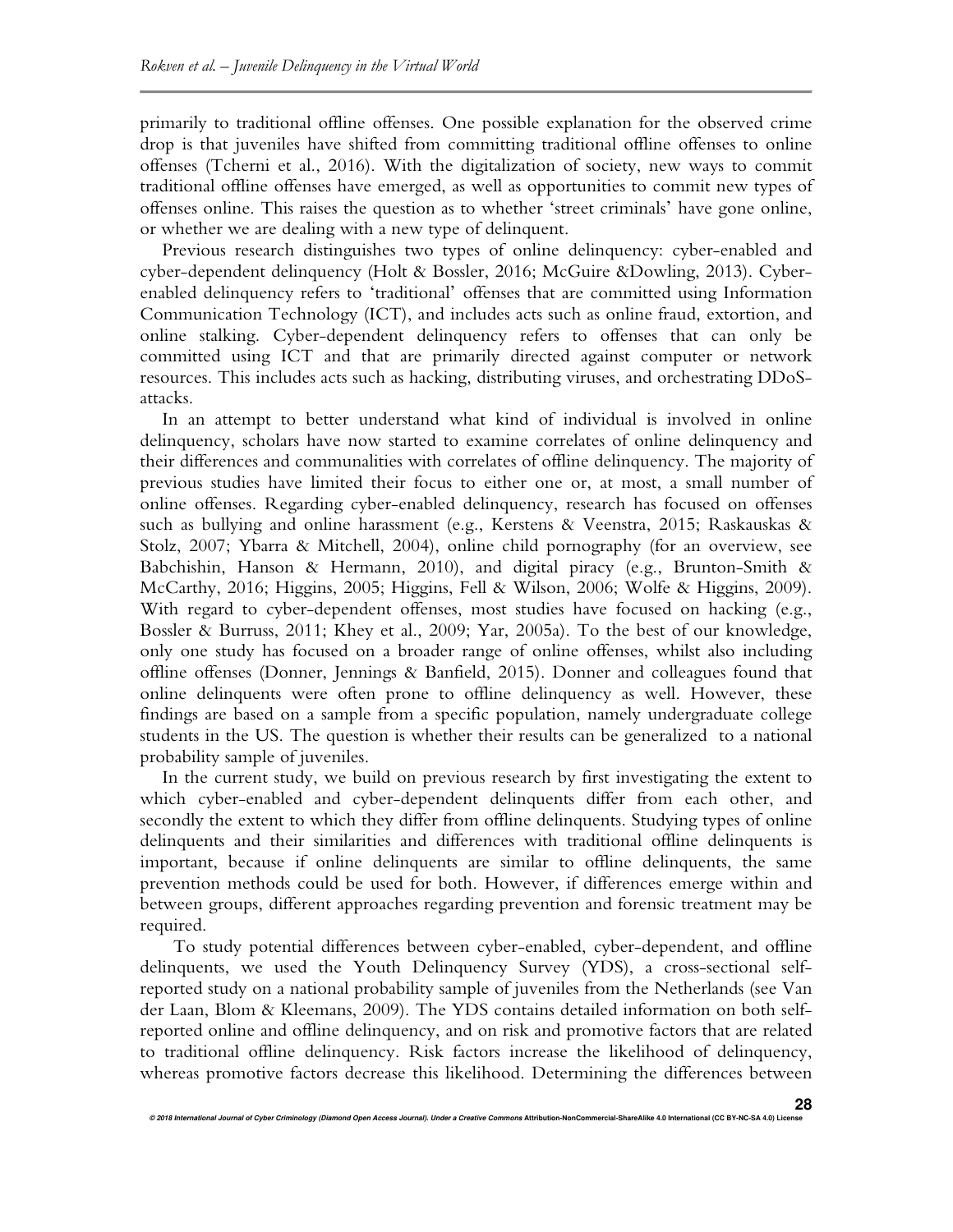

cyber-enabled and cyber-dependent delinquents, and determining the extent to which online delinquents differ from offline delinquents, is done by examining these risk and promotive factors. The main research questions of this study are: *What distinguishes juvenile delinquents of cyber-enabled offenses from juvenile delinquents of cyber-dependent offenses? What distinguishes juvenile delinquents of online offenses from juvenile delinquents of offline offenses?* 

## **1. Theory**

 Over the last two decades, an increasing body of literature has examined the online delinquent behavior of individuals. However, it remains unclear whether existing criminological theories are useful for explaining online offenses, or whether these offenses represent a new distinctive form of delinquency requiring new explanations (Capeller, 2001; Grabosky, 2001).

Research into this issue was pioneered by Grabosky (2001). According to Grabosky, cyber delinquency is in essence the same as traditional delinquency, the only difference being that it is committed with new technology. Consequently, he argues that traditional criminological theories also apply to offenses occurring in the virtual world. He supports this claim by demonstrating the ability of Cohen and Felson's (1998) routine activity theory (RAT) to explain online delinquency. Since Grabosky made this argument, several scholars have used components of traditional criminological theories to investigate online offenses. Most of this research has relied on RAT (e.g., Holt & Bossler, 2009; Yar, 2005b), Gottfredson and Hirschi's general theory of crime (e.g., Bossler & Burruss, 2011; Buzzel, Foss & Middleton, 2006), and Akers's social learning theory (e.g., Holt, Bossler & May, 2012; Holt, Burruss & Bossler, 2010). Collectively, these studies show that traditional criminological theories are useful for explaining several forms of cyber-enabled offenses (for an overview, see Holt & Bossler, 2014; 2016), such as digital piracy (e.g., Higgins, 2005) and use of online pornography, which is considered a form of deviant behavior (e.g., Buzzel et al., 2006). However, the few studies examining cyber-dependent offenses, such as hacking, offer mixed support for the applicability of traditional theories (e.g., Yar, 2005b; Bossler & Burruss, 2011).

In line with this latter finding, other scholars like Cappeler (2001) suggest that the virtual world contains unique social environments, in which new and distinctive forms of delinquent behavior arise. Consequently, it has been argued that traditional explanations are unsatisfactory for explaining cyber delinquency, and thus new theories are needed. So far, only a few theories exist that focus exclusively on cyber delinquency, such as space transition theory and actor-network theory (for an overview, see Holt & Bossler, 2016). As Holt and Bossler note, "innovative theory creation has largely been absent in the literature over the last decade" (p.95).

In sum, the ongoing debate in criminology suggests that new explanations or theories are needed to explain cyber-dependent delinquency. Yet, to date, there is little empirical research to substantiate these claims, as most studies have only focused on a single type of online delinquency. In the current study, we build on the literature by focusing on both the differences between juvenile delinquents of cyber-enabled offenses and juvenile delinquents of cyber-dependent offenses, and the differences between online delinquents and offline delinquents. To examine these potential differences, we will apply the *risk factor model* (Loeber, Slot & Southamer-Loeber, 2008). The risk factor model, outlined in more detail below, is commonly used for explaining traditional offline delinquency. An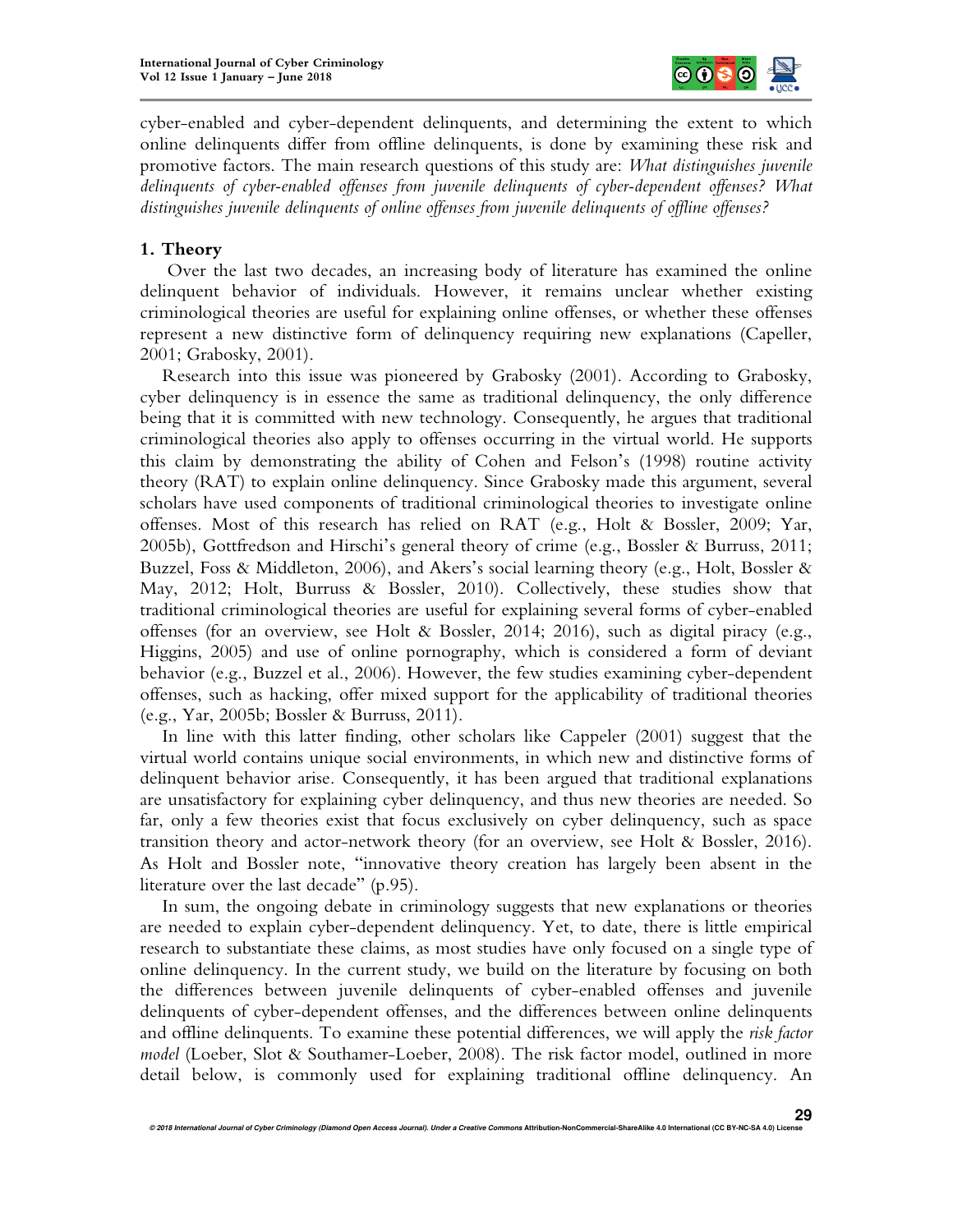advantage of the risk factor model is that it incorporates characteristics of different life domains, including individual and family characteristics, and characteristics of friends and school. This model is particularly suitable for this study, as our goal is to examine the profiles of online and offline offenders in general, and not to focus on highly specific types of online offenders, such as hackers or online fraudsters. By applying the risk factor model to online delinquents, we are able to provide insight into the extent to which factors in various domains correlate with cyber-enabled, cyber-dependent, and offline delinquency. As such, we aim to provide evidence of whether or not there is a need for new theories to explain online offenses. We expect the risk factor model to be most predictive for juveniles who commit offline offenses (whether or not in combination with online offenses). Moreover, based on the literature on online delinquency, we expect the risk factor model to be more strongly related to juveniles who commit cyber-enabled offenses, compared to juveniles who commit cyber-dependent offenses.

#### *1.1. Risk Factor Model*

The risk factor model is based on the (bio) social ecological model of Bronfenbrenner (1979).The general idea behind this model is that different domains influence the likelihood of antisocial and delinquent behavior (Farrington, 2003; Lipsey & Derzon, 1998; Loeber et al., 2008). The domains are generally organized into five broader categories: the individual, family, school, peers, and the community domain.

A variety of factors have been found to increase the likelihood of delinquent behavior. Individual risk factors include impulsivity or defective moral beliefs (Agnew, 2003; Farrington, 2003), unstructured routine activities without the supervision of parents (Osgood & Anderson 2004; Osgood et al., 1996), and (excessive) substance use (Felson, 1998). Another important risk factor is self-control. Self-control has been demonstrated to be one of the most influential correlates of traditional crime, and has also frequently been applied to various forms of cybercrime (e.g., Bossler & Burrus, 2011; Higgins, 2005). Next, certain online activities may place individuals at risk for online delinquency. Past studies suggest that more advanced forms of cyber-dependent crimes, such as hacking, may require higher levels of computer skills (Bossler & Burrus, 2011; Xu, Hu & Zhang, 2013). A factor that may favor the development of these skills is gaming; juveniles, who frequently play online games, may develop more online skills, which are necessary for the (successful) pursuit of cyber-crimes (Xu, Hu & Zhang, 2013).

In the family domain, poor parental bonding, little openness to parents, and the lack of parental supervision have been found to predict delinquency (Rutter, Giller &Hagell, 1998; Stattin & Kerr, 2000). In the school domain, poor academic performance and low attachment to school are examples of risk factors (Junger & Haen Marshall, 1997; Mason & Windle, 2002). The delinquent behavior of friends is considered an important risk factor in the peer domain (Warr, 1993; Weerman, 2011), and poverty and community disorganization are examples of risk factors in the community domain (Hawkins et al., 2000).

In addition to risk factors, scholars have also identified promotive factors (Farrington et al., 2008; Sameroff et al., 1998). Promotive factors reduce the likelihood of negative outcomes, and can counterbalance risk factors. As such, promotive factors can (partially) explain why not all juveniles that are exposed to risk factors become involved in antisocial or delinquent behavior (Farrington & Welsh, 2007; Loeber et al., 2008). Examples of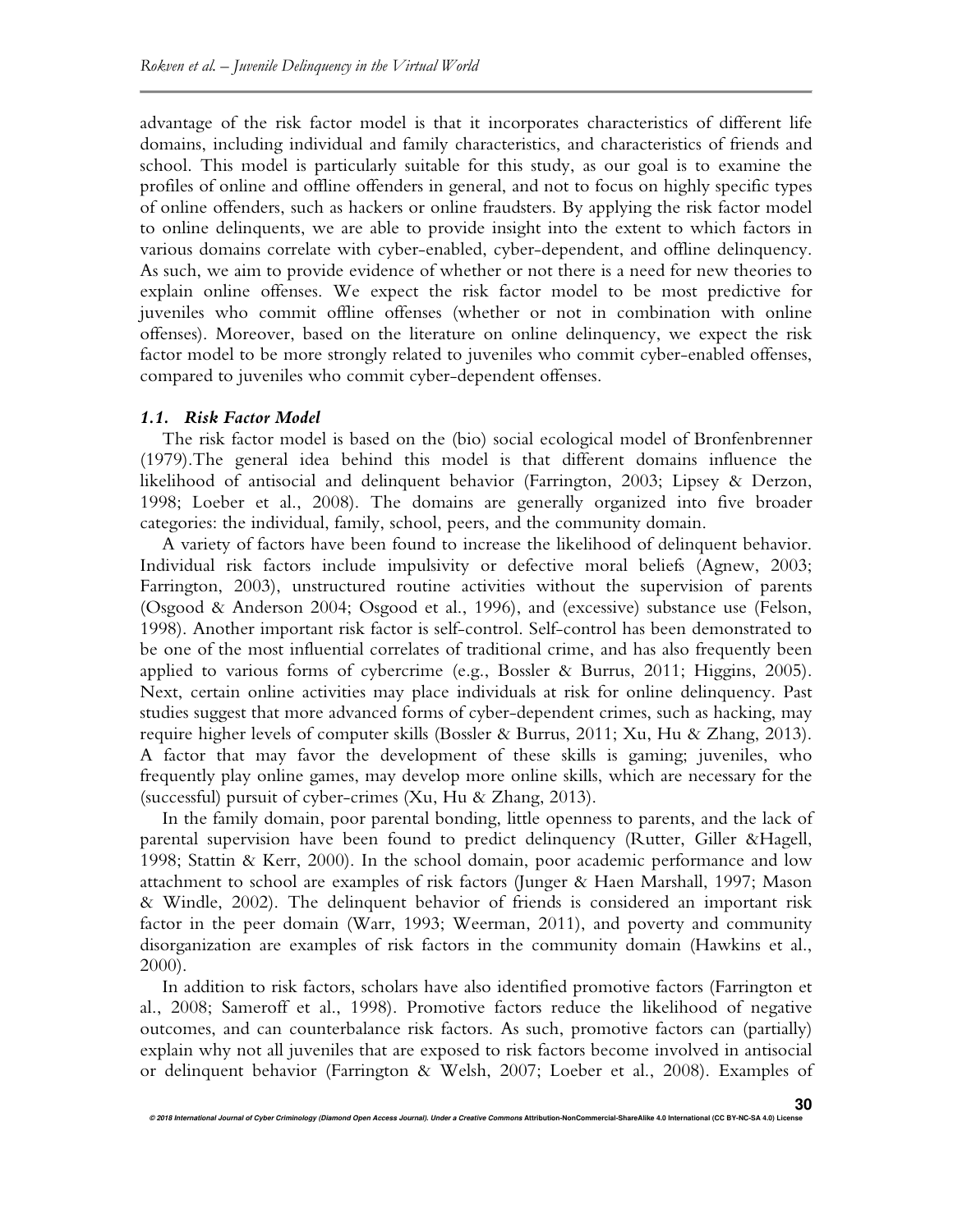

promotive factors are strong social bonds, pro-social norms, parental support, and a strong attachment to school (Catalano et al., 2004).

Research has shown that the accumulation of risk factors across multiple domains increases the likelihood of negative outcomes, including antisocial and delinquent behavior (Loeber et al., 2008; Stouthamer-Loeber et al., 2002). Studies on promotive factors show that an accumulation of promotive factors reduces the likelihood of negative outcomes (Farrington et al., 2008; Sameroff et al., 1998). Because promotive factors have the ability to buffer the negative influences of risks, scholars have also examined the cumulative impact of risk and promotive factors across different domains. Overall, the more risk factors and the fewer promotive factors present, the higher the likelihood that individuals engage in (serious) delinquent behavior (e.g., Stouthamer-Loeber et al., 2002; Van der Laan et al., 2010). As such, we expect juveniles who commit several types of offenses, both online and offline, the most serious delinquents, to be characterized by the highest risk profile (i.e., most risk factors and fewest promotive factors).

## *1.2. The Current Study*

In this study, we first examine the differences between self-reported cyber-enabled and cyber-dependent delinquents on risk and promotive factors, distinguishing between factors in the individual, family, peer and school domain. Secondly, we test whether these online delinquents differ from offline delinquents on these factors. So far, research on online delinquency has mostly focused on a single type or limited number of online offenses, and/or are based on samples of student populations. Our study builds on and extends this body of literature by examining a broader range of cyber-enabled, cyber-dependent, and offline offenses among a national probability sample of juveniles. This way, we are able to provide a more comprehensive picture of different types of online delinquents, and their differences with offline delinquents. For this purpose, we focus on a variety of risk and promotive factors derived from the risk factor model, and also investigate the cumulative impact of these risk and promotive factors across different domains.

## **2. Data and Methods**

 $\overline{a}$ 

We used data from the most recent wave (2015) of the YDS. The YDS is a crosssectional, self-report study, conducted every five years among a national probability sample of Dutch juveniles, aged between 10 and 23 years. Within the YDS, a random stratified sampling method was followed. The initial sample was divided into 30 strata, defined by age and ethnic origin, followed by a random selection of juveniles from the Municipal Population Register. Ethnic minorities (Turks, Moroccans, Surinamese and Antilleans/Arubans) and juveniles under twelve (10 and 11-year-olds) were oversampled, as these groups tend to be less likely to participate in survey research.

In the current study, we focused solely on minors aged between 12 to 17 years. We excluded juveniles under the age of twelve, as these individuals cannot be prosecuted by the juvenile justice system in the Netherlands. Young adults (18- to 23-year-olds) were also excluded, as these individuals are prosecuted by the adult justice system in the Netherlands.<sup>5</sup> Between January and June 2015, a total of 2,207 juveniles, aged between 12 and 17 years, were approached to participate in the study. With an unweighted response

<sup>5</sup> Since 2014 legislature has been implemented in the Netherlands which aims to apply juvenile and adult criminal law to 16 to 23-year-olds in a flexible manner.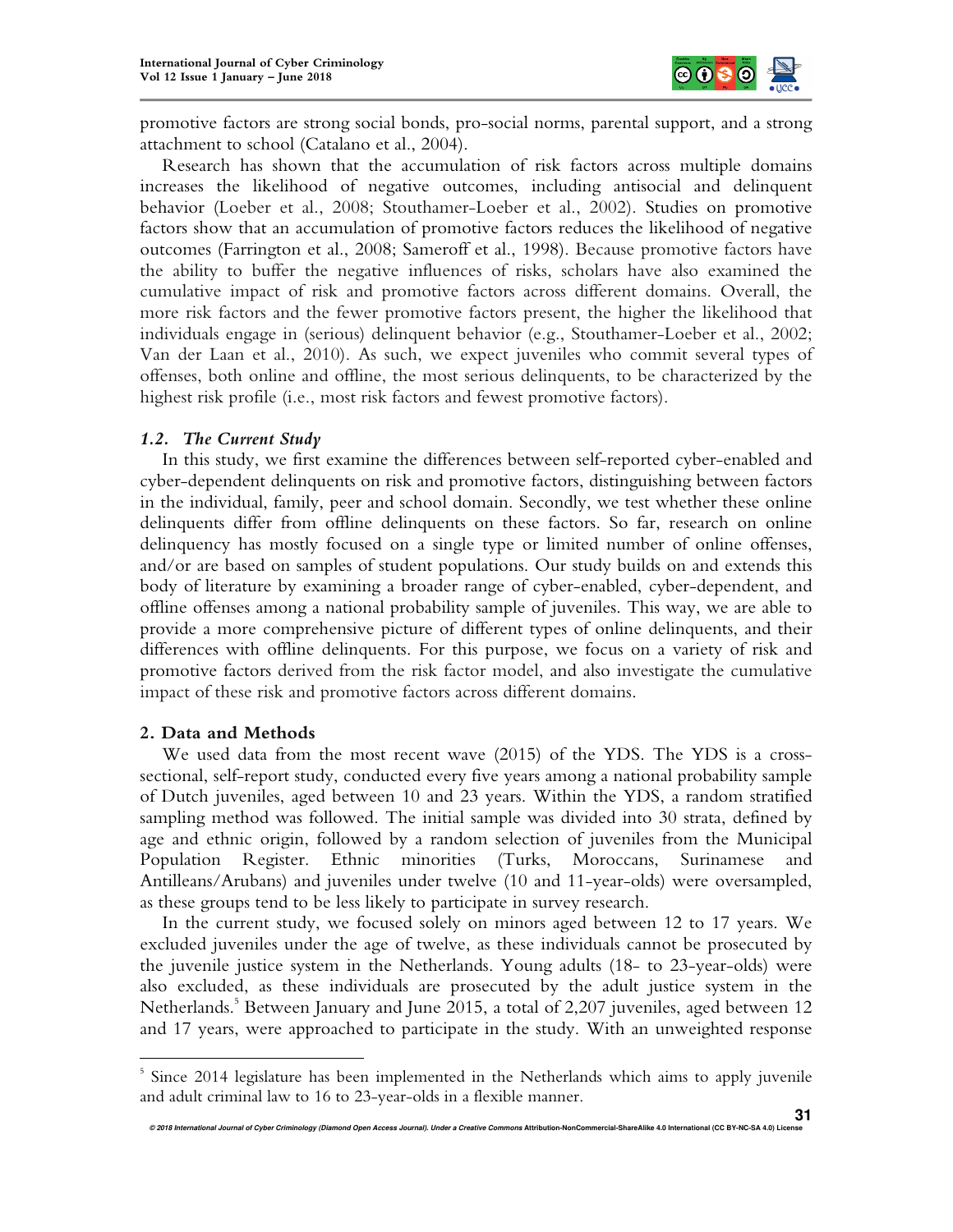rate of 61.8%, the final sample consisted of 1,365 juveniles. The sample was largely representative of the target populations. Juveniles from Turkish and Moroccan origin were less likely to participate in the study (response rates respectively 52.2% and 56.2%). However, this underrepresentation is small enough that the data can be considered representative for these groups as a whole (Engelen, Roels & de Heij, 2015). The data were gathered by means of Computer Assisted Personal Interviews (CAPI) and Computer Assisted Self Interviews (CASI), with CASI being used for questions about sensitive information, including self-reported delinquency.

#### *2.1 Dependent Variables*

 $\overline{a}$ 

To measure delinquency, we used 27 items on offline delinquency, and 10 items on online delinquency. Offline delinquency items included whether or not a juvenile had been involved in any of the following type of offenses in the 12 months prior to the interview: violent offenses (7 items), property offenses (11 items), vandalism (5 items), distributing narcotics (3 items), and the possession of weapons (1 item). Online delinquency was measured using 10 items, differentiating between cyber-enabled (5 items) and cyber-dependent offenses (5 items). Cyber-enabled delinquency included: threats through text messages, e-mail or chat-box, threats through social media, not supplying goods that have been purchased online, not paying for goods that have been purchased online, and distributing sexual pictures of minors through the internet. Cyber-dependent offenses included: carrying out DDoS attacks, hacking without changing information, hacking and changing information, sending viruses, and changing passwords. For readability, we use the term 'digitized delinquents' to refer to juvenile delinquents of cyber-enabled offenses, and the term 'cyber delinquents' to refer to juvenile delinquents of cyber-dependent offenses.

Juveniles were asked to indicate whether they had ever committed any of these offenses, and if so, how often in the 12 months prior to the interview. Juveniles were coded as delinquents if they reported committing at least one offense in the 12 months prior to the interview (one year prevalence). In total, 23.4% of the juveniles reported that they had committed at least one online offense in the 12 months prior to the interview  $(N=320)$ . Of those online delinquents, 42.2% reported only cyber offenses  $(N=135)$ , 32.2% reported only digitized offenses (N=103), and 26.6% reported both cyber and digitized offenses (N=85). These three groups were used to study the differences between cyber and digitized delinquents. To study the differences between online and offline delinquents, four groups were distinguished:<sup>7</sup> a group of non-delinquents (N=796, 58.3%), a group only reporting online offenses (N=85, 6.2%), a group only reporting offline offenses  $(N=249, 18.2%)$ , and a group that reported both online and offline offenses (N=235, 17.2%).

<sup>6</sup>A factor analysis indicated that the theoretical distinction between cyber-enabled and cyberdependent delinquency is also observed in the YDS. Based on these findings, we assigned juveniles who participated in the YDS into the three different groups. Note that we excluded juveniles who had not been involved in online offenses in the 12 months prior to the interview  $(N=1,045;$ 76.6% of the total sample), because we are interested in the differences between cyber- and digitized delinquents.

 $^7$  Offline delinquency was distinguished as a separate factor in an exploratory factor analysis.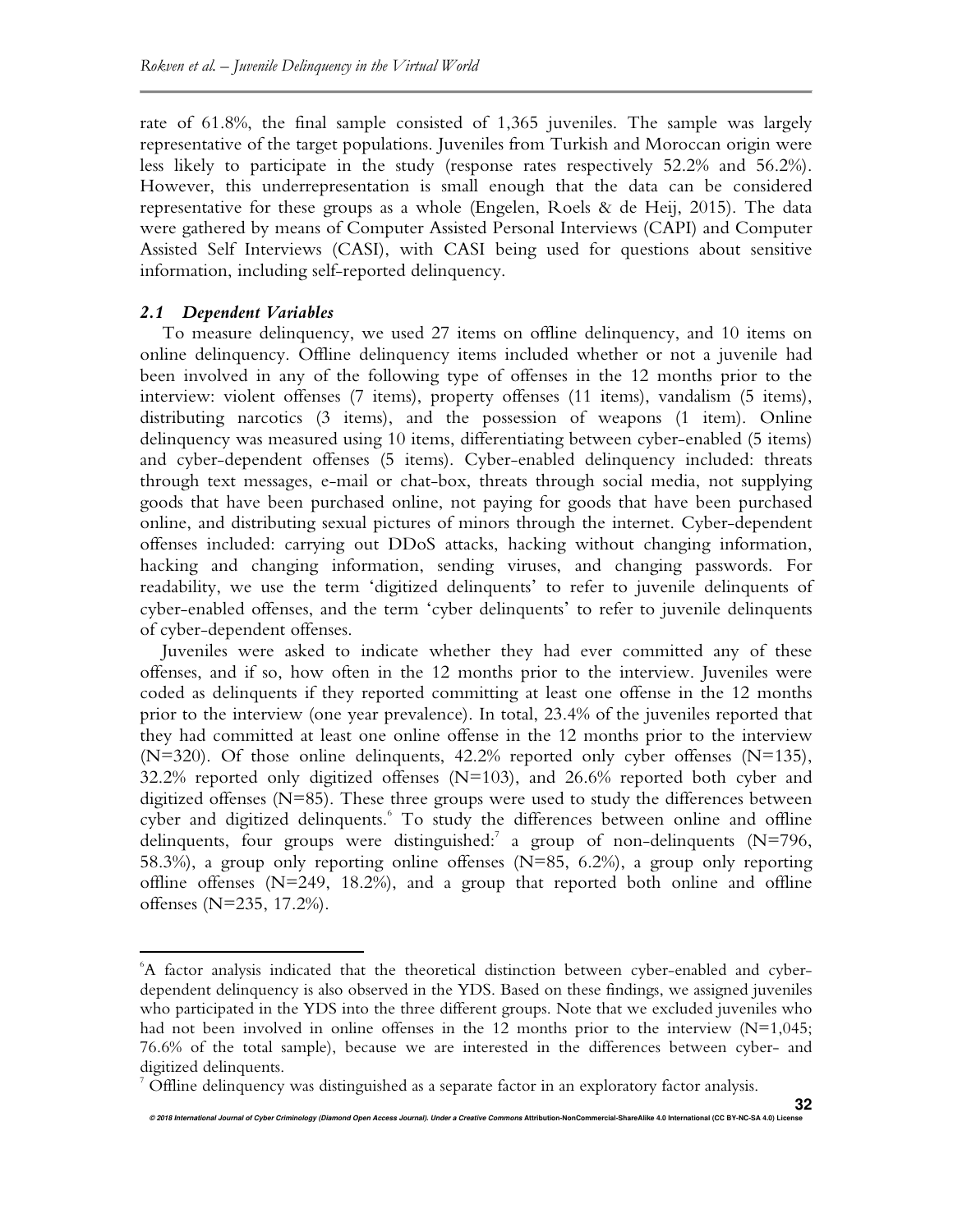

## *2.2. Independent Variables*

To study the differences between (different types of) online and offline delinquents, we examined factors concerning the individual (self-control, alcohol and drug use, gaming, attitude towards delinquency), family (emotional warmth, parental solicitation, parental control), friends (delinquent behavior of peers), and school domain (satisfaction with school). Unfortunately, the YDS does not include questions regarding the community domain.

# *2.2.1 Individual Characteristics*

*Self-control* was measured by averaging the scores on 11 items, which were derived from the *Early Adolescent Temperament Questionnaire* (EATQ; Rothbart, Ahadi & Evans, 2000). Examples of items are 'When someone tells me to stop doing something, it is easy for me' and 'It takes a lot of effort to get things done on time.' Juveniles were asked to rate how much the statements reflected them. The possible responses ranged from 1 'almost never true' to 5 'almost always true'. The items were (re)coded such that higher scores reflected higher levels of self-control (Cronbach's  $\alpha$ =0.71).

*Alcohol use* was measured using two separate items assessing (1) the number of drinking weekdays (Monday to Thursday) and (2) the number of weekend drinking days (Friday to Sunday). *Drug use* was measured by asking juveniles whether they had ever used drugs, and if so, how often in the 12 months prior to the interview.

*Gaming* was measured by asking juveniles to indicate how often they play videogames. The response categories ranged from 1 'never' to 6 'almost every day.' A higher score indicates that juveniles play videogames more frequently.

*Attitude towards delinquency* was measured using eight items that indicate whether juveniles approve of delinquent behavior by peers. Examples of items are 'Can you indicate how wrong it is when someone your age mistreats someone?' and 'Can you indicate how wrong it is when someone your age abuses someone?' The responses ranged from 1 'not wrong at all' to 4 'very wrong.' The answers to these items were averaged, with a higher score reflecting a more positive attitude towards delinquency (Cronbach's  $\alpha = 0.81$ ).

# *2.2.2 Family characteristics*

 $\overline{a}$ 

Three factors concerned the family domain.<sup>8</sup> Emotional warmth was measured by averaging six items that were selected from the EMBU-C (Markus et al., 2003). These items reflect experienced emotional support from their parents. Examples are 'Do your parents sometimes tell you that you've done well?' and 'If things are not right for you, do your parents try to comfort you?'. The responses ranged from 1 'never' to 5 '(almost) always'. A higher score reflects a higher level of emotional warmth (Cronbach's  $\alpha$ =0.81).

Parental supervision was measured with two scales, derived from Stattin and Kerr (2000). The first scale, *parental solicitation,* consisted of six items. Examples are 'How often

<sup>&</sup>lt;sup>8</sup>The items about parents were only asked to juveniles who still lived with their parents. We introduced an additional category for those who do not live with their parents  $(N=26)$ . As a robustness-check we also applied an alternative strategy to deal with these missing values: we replaced the missing values with their respective mean. This alternative analysis did not substantially alter our results.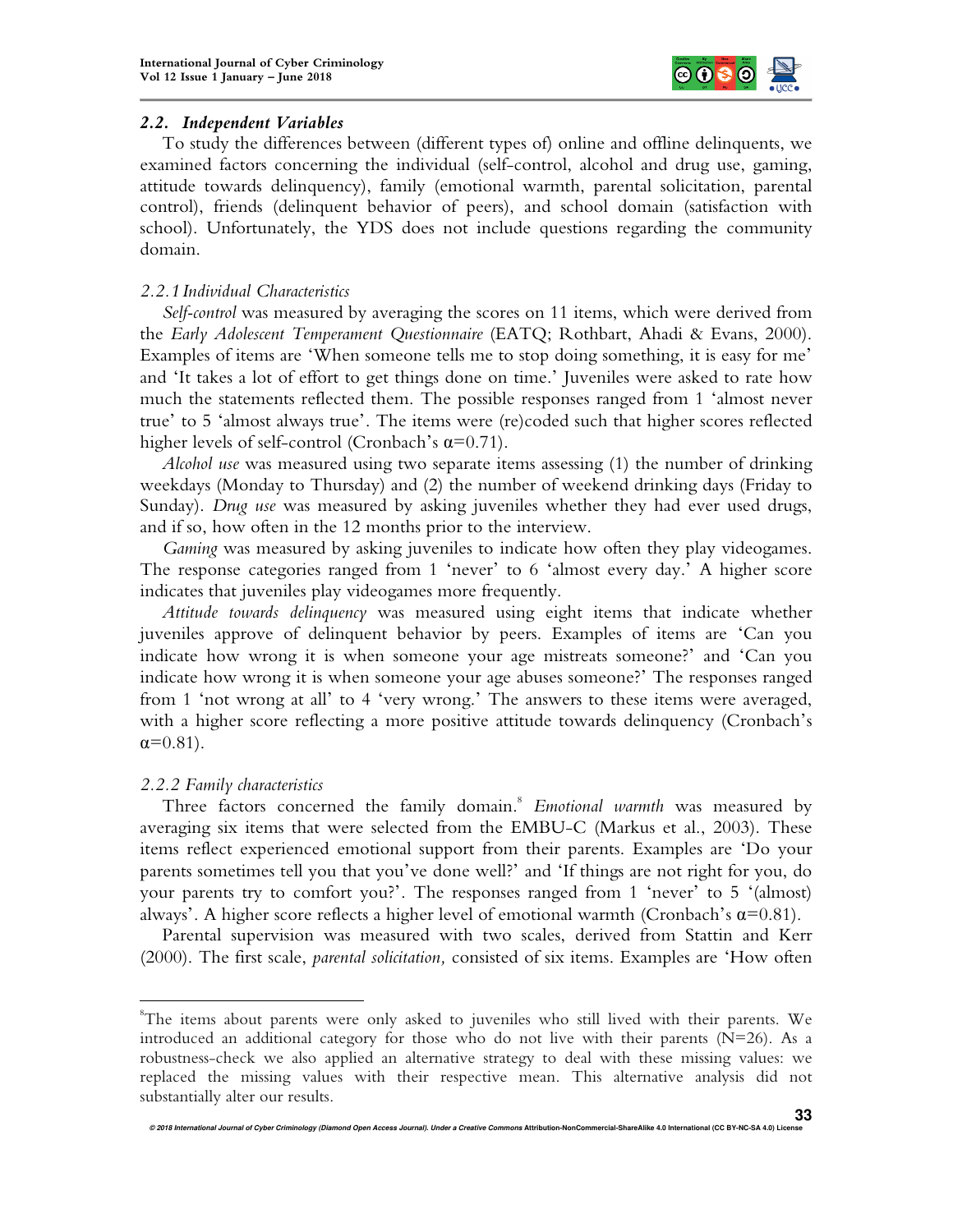do your parents talk with your friends when they come over to your house?' and 'How often do your parents ask you to sit and tell them what happened at school on a regular school day?'. The responses ranged from 1 'never' to 5 '(almost) always'. Higher scores indicate higher parental solicitation, i.e., that parents more often inquire about the activities of their children (Cronbach's  $\alpha$ =0.65).

The second scale, *parental control,* was measured using five items that concern the degree to which parents regulate the leisure activities of their children. Examples are 'Must you have your parents' permission before you go out during weeknights?' and 'If you go out on a Saturday evening, must you inform your parents beforehand who you will be with and where you will be going?'. Higher scores reflect a higher degree of parental control (Cronbach's  $\alpha=0.79$ ).

#### *2.2.3 Characteristics of friends*

*Friends' delinquent behavior* was measured using 7 items, asking juveniles to indicate whether any of their friends engaged in any of the following types of offense in the 12 months prior to the interview: vandalism, theft (worth both more and less than 10 euros), $\degree$ breaking and entering, injuring someone, threatening someone online, as well as whether they had experienced police contact. Possible responses were 'none', 'some', 'most' and 'all' of their friends. The final scale was constructed by calculating the mean, with a higher score indicating that juveniles have more friends who have been engaged in delinquency (Cronbach's  $\alpha=0.69$ ).

#### *2.2.4 School characteristics*

*Satisfaction with school* was measured by asking juveniles to reflect on the following five statements: 'I enjoy going to school', 'I get bored in school', 'I have a nice school', 'I'd rather go to another school' and 'At school I feel at home'. Juveniles could respond with 'totally agree', 'agree', 'not agree/not disagree', 'disagree' and 'totally disagree'. The responses were averaged, with higher scores reflecting more satisfaction with school (Cronbach's  $\alpha=0.73$ ).<sup>10</sup>

#### *2.2.5 Control variables*

l.

Gender was measured by scoring girls 1 and boys 0. We classified the variable age into two groups: 12 to 15yearolds and 16 and 17yearolds. To determine the ethnicity of juveniles we adhered to the definition used by Statistics Netherlands: juveniles with at least one parent born abroad are considered non-native Dutch. Table 1 presents the descriptive statistics for the independent variables included in this study.

<sup>9</sup> Currently, 10 euros is approximately 10 US dollars.

<sup>&</sup>lt;sup>10</sup> These questions were only asked to juveniles who currently attend school. We included a dummy variable for juveniles who do not attend school (N=29). As a robustness-check we also applied an alternative strategy to deal with these missing values: we replaced the missing values with their respective mean. This alternative analysis did not substantially alter our results.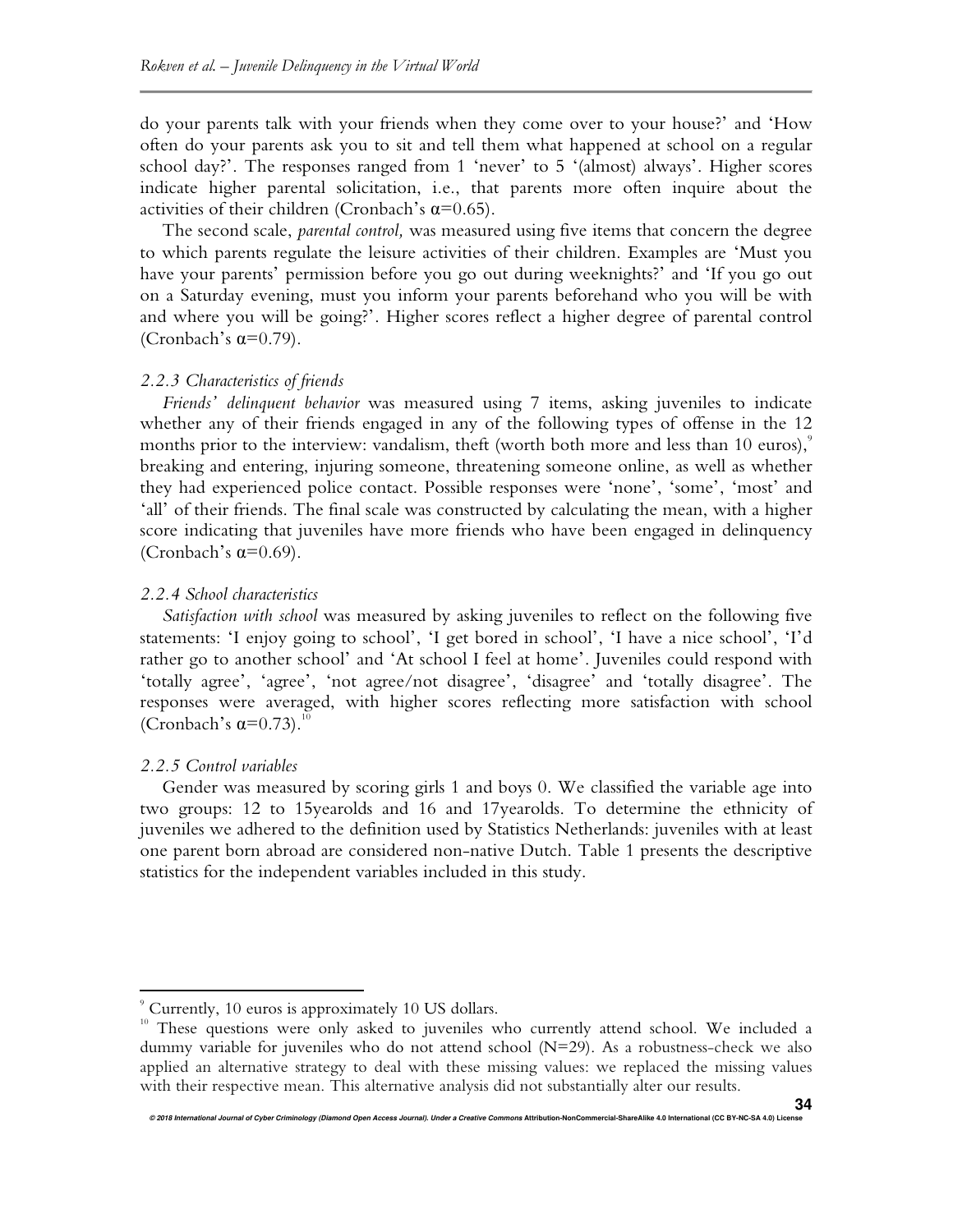

|                              | N     |               |      | Min. Max. Mean Sd. |     | $\alpha$   | N items      |
|------------------------------|-------|---------------|------|--------------------|-----|------------|--------------|
| Individual domain            |       |               |      |                    |     |            |              |
| Self-control                 | 1,364 | 1.6           | 5.0  | 3.6                |     | $0.6$ 0.71 | 11           |
| Alcohol week days            | 1,362 | 0.0           | 4.0  | 0.1                | 0.3 |            | 1            |
| Alcohol weekend days         | 1,361 | 0.0           | 3.0  | 0.2                | 0.6 |            | $\mathbf{1}$ |
| Drug use                     | 1,365 | 0.0           | 1.0  | 0.1                | 0.3 |            | $\mathbf{1}$ |
| Gaming                       | 1,365 | 1.0           | 6.0  | 3.6                | 2.0 |            | $\mathbf{1}$ |
| Attitude towards delinquency | 1,364 | 1.0           | 4.0  | 1.6                |     | $0.5$ 0.81 | 8            |
| Family domain                |       |               |      |                    |     |            |              |
| Emotional warmth             | 1,365 | 2.0           | 5.0  | 4.6                | 0.5 | 0.81       | 6            |
| Parental solicitation        | 1,338 | 1.2           | 5.0  | 3.2                | 0.7 | 0.65       | 6            |
| Parental control             | 1,317 | 1.0           | 5.0  | 4.1                | 0.9 | 0.79       | 6            |
| Friend domain                |       |               |      |                    |     |            |              |
| Friends' delinquent behavior | 1,365 | 0.0           | 11.0 | 0.8                |     | 1.4 0.69   | 7            |
| School domain                |       |               |      |                    |     |            |              |
| Satisfaction with school     | 1,336 | 1.0           | 5.0  | 3.9                |     | $0.8$ 0.73 | 5            |
| <b>Control</b> variables     | N     | $\frac{0}{0}$ |      |                    |     |            |              |
| Gender                       |       |               |      |                    |     |            |              |
| <b>Boys</b>                  | 698   | 51.1          |      |                    |     |            |              |
| Girls                        | 667   | 48.9          |      |                    |     |            |              |
| Age                          |       |               |      |                    |     |            |              |
| 12- to 15-year-olds          | 944   | 69.2          |      |                    |     |            |              |
| 16- to 17-year-olds          | 421   | 30.8          |      |                    |     |            |              |
| Ethnicity                    |       |               |      |                    |     |            |              |
| Native Dutch                 | 326   | 23.9          |      |                    |     |            |              |
| Non-native Dutch             | 1,039 | 76.1          |      |                    |     |            |              |

## **Table 1. Descriptive statistics of independent variables used in this study**

## *2.2.6 Risk and promotive factors*

To capture the influence of risk and promotive factors on juveniles' delinquent behavior, we dichotomized the independent variables. The first variable indicates whether a risk factor is present (1) or absent (0) and the second variable indicates whether a promotive factor is present (1) or absent (0). The risk and promotive factors were conceptualized based on juveniles' scores on the distribution on each variable. Scores below the  $25<sup>th</sup>$  percentile or above the  $75<sup>th</sup>$  percentile were used to designate either a risk or promotive effect, depending on the meaning of the pole of the scale. These cutoff points were based on earlier studies that have used the risk factor model (e.g., Stouthamer-Loeber et al., 2002).

Most of the scales in this study have both a risk and promotive component (i.e., selfcontrol, attitude towards delinquency, parental emotional warmth, parental solicitation, parental control, and satisfaction with school). However, there are also variables without a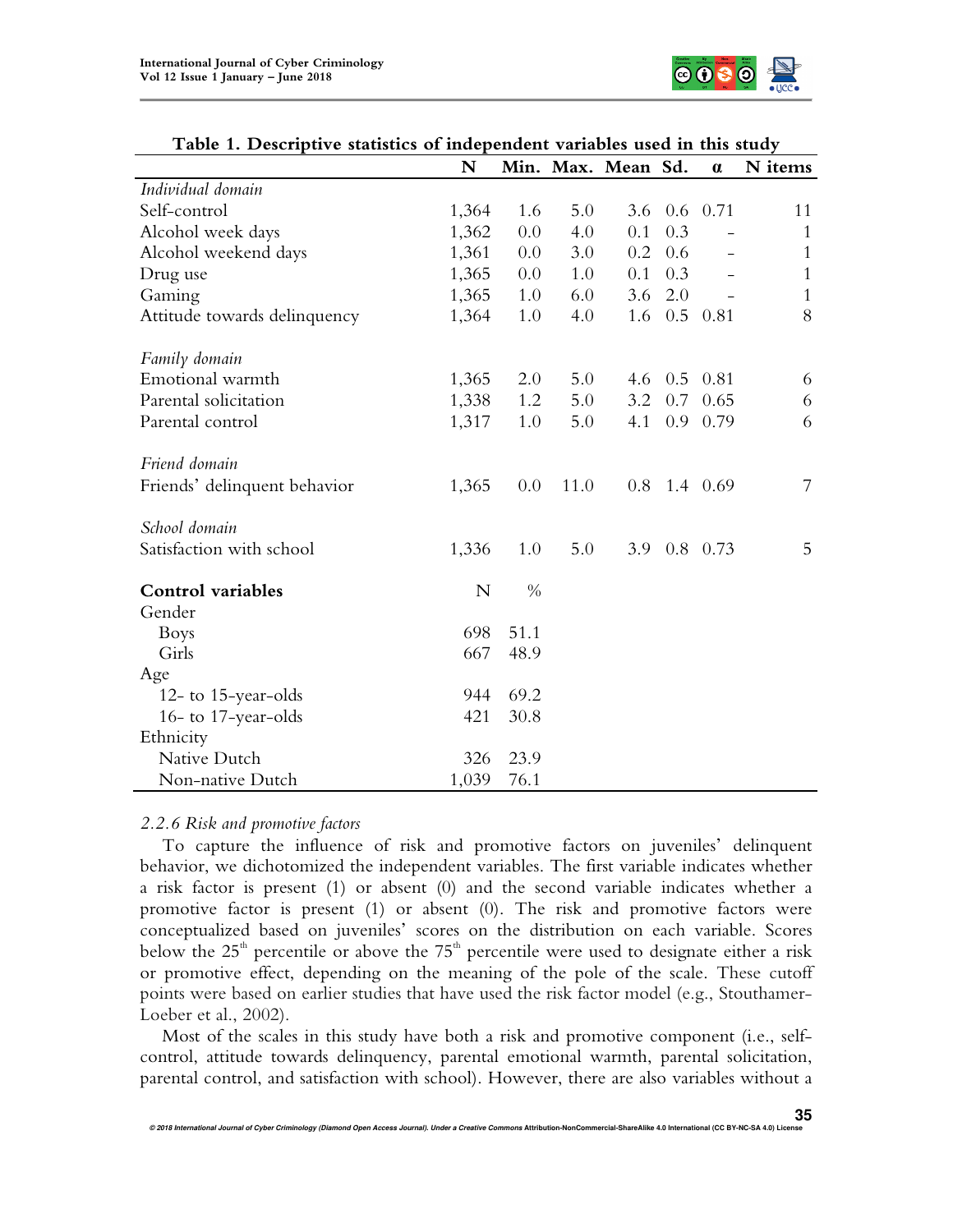promotive component. For instance, the majority of juveniles indicated having no delinquent friends (62.9%). Also, alcohol and drug use were rarely reported by juveniles (see Table 1). We have therefore decided to dichotomize these variables into a neutral (0) and a risk component (1). For the variable gaming, we decided to only include a risk component, because high scores on this variable are not unusual for juveniles.

To capture the counter-balancing effect of promotive factors, we calculated an overall cumulative risk-promotive scale. In each domain, we summed the significant risk effects and then subtracted the significant promotive effects found in the bivariate analyses. Each domain score was trichotomized into a promotive score (below the 25th percentile; score −1), a risk score (above the 75th percentile; score 1), and a neutral score (in-between; score 0). We then summed the three domain scores into an overall cumulative promotiverisk scale, with a low score indicating promotive effects on all four domains and a high score risk effects on all four domains (range from  $-3$  to 4).<sup>11</sup>

#### *2.3 Analytical Strategy*

As our dependent variable is categorical with more than two categories, we employed multinomial logistic regression analyses. The results of these analyses are expressed in terms of marginal effects. A marginal effect of a dichotomous variable reflects the probability that juveniles with a particular characteristic compared to juveniles who lack that characteristic belong to a specific group of delinquents. A marginal effect of 0.22, for instance, indicates that the presence of a particular factor (e.g., drug use) is associated with a 22 percent increase likelihood that a juvenile belongs to a certain group of delinquents. The sum of the marginal effects in each row is zero (Borooah, 2002; Liao, 1994).

To assess whether the marginal effects differ from each other, we relied on the p-values of the multinomial logistic regression analyses. By changing the reference category, we were able to examine whether the estimated effects differed significantly from each other across all groups. Significant differences between groups are indicated with the letters 'a' through 'd', with the letter 'a' referring to the first group in the table and the letter 'd' referring to the last group<sup>12</sup>.

#### **3. Results**

 $\overline{a}$ 

In order to gain more insight into the types of juveniles involved in online delinquency, we first compared the characteristics of cyber delinquents, digitized delinquents, and juveniles who reported both cyber and digitized offenses. Subsequently, we assessed the overlap with offline delinquency by examining the extent to which these different groups of online delinquents (i.e., the group of cyber delinquents, the group of digitized delinquents, and the group who reports both cyber and digitized offenses), also engaged in offenses offline. Lastly, we compared the characteristics of online delinquents with the characteristics of non-delinquents, offline delinquents, and those who are engaged in both online and offline offenses.

 $11$  The minimum score on the overall risk-promotive scale is  $-3$ , because there are no promotive factors in the friend domain.

 $12$ The estimated effects were considered statistically significant if the corresponding p-value was below 0.1 (p<0.1 is labeled with one letter and p<0.05 with two letters). For readability, we did not distinguish between p<0.05 and p<0.01.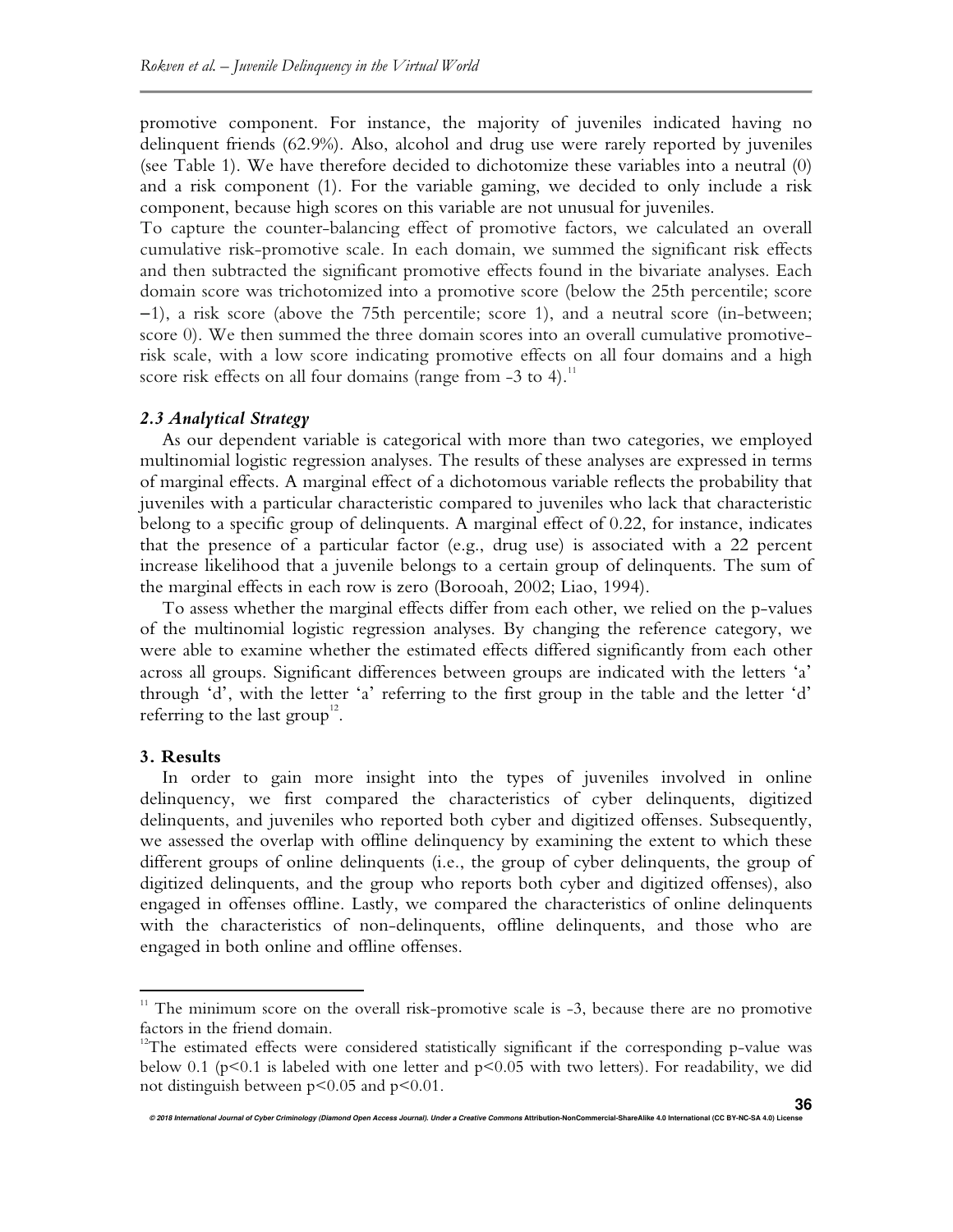

# *3.1 Differences between cyber delinquents and digitized delinquents*

Table 2 presents the results of the multinomial logistic regression analysis for cyber delinquents, digitized delinquents and juveniles who reported both cyber and digitized offenses. We conducted the analyses with all risk, promotive and control variables. For reasons of parsimony, we only show effects that differ significantly between groups.

The findings indicate that juveniles who were involved in both cyber and digitized delinquency have a more severe risk profile than juveniles who specialized in either cyber or digitized offenses. Cyber delinquents appear to have a less severe risk profile compared to both digitized delinquents and the group who reported both cyber and digitized offenses.

Table 2 shows that, in general, cyber delinquents were less inclined to endorse positive attitudes towards crime, less likely to experience little parental solicitation, to have delinquent friends and to be highly satisfied with school. Cyber delinquents were also found to have a higher likelihood of experiencing both *low* and *high* levels of parental  $control.<sup>13</sup>$ 

|                                 |                      |     |               | Marginal effects (and S.E.) |     |               |                                       |     |        |
|---------------------------------|----------------------|-----|---------------|-----------------------------|-----|---------------|---------------------------------------|-----|--------|
|                                 | Cyber<br>delinquents |     |               | Digitized<br>delinquents    |     |               | Cyber and<br>digitized<br>delinquents |     |        |
|                                 | b                    | se  | sig.          | $\mathbf b$                 | se  | sig.          | b                                     | se  | sig.   |
| Intercept                       | 42.0                 |     |               | 33.6                        |     |               | 24.4                                  |     |        |
| Individual domain               |                      |     |               |                             |     |               |                                       |     |        |
| Attitudes towards crime         |                      |     |               |                             |     |               |                                       |     |        |
| Risk                            | $-13.1$              | 6.2 | cc            | $-2.2$                      | 5.8 | cc            | 15.2                                  | 5.3 | aa; bb |
| Family domain                   |                      |     |               |                             |     |               |                                       |     |        |
| Parental solicitation           |                      |     |               |                             |     |               |                                       |     |        |
| Risk                            | $-12.6$              | 7.7 | cc            | $-2.5$                      | 7.5 |               | 15.1                                  | 7.9 | aa     |
| Parental control                |                      |     |               |                             |     |               |                                       |     |        |
| Promotive                       | 13.3                 | 8.1 | b             | $-11.2$                     | 6.8 | a             | $-2.1$                                | 6.3 |        |
| Risk                            | 16.2                 | 7.9 | cc            | $-6.1$                      | 7.0 |               | $-10.1$                               | 5.9 | aa     |
| Friend domain                   |                      |     |               |                             |     |               |                                       |     |        |
| Friends' delinquent behavior    |                      |     |               |                             |     |               |                                       |     |        |
| Risk                            | $-12.5$              | 6.9 | $\mathcal{C}$ | 4.6                         | 6.2 |               | 7.8                                   | 5.6 | a      |
| School domain                   |                      |     |               |                             |     |               |                                       |     |        |
| Satisfaction with school        |                      |     |               |                             |     |               |                                       |     |        |
| Promotive                       | $-15.4$              | 7.6 | $\mathcal{C}$ | 7.5                         | 8.3 |               | 7.9                                   | 8.0 | a      |
| Gender (1=female)               | $-16.2$              | 7.1 | cc            | 4.9                         | 6.7 |               | 11.3                                  | 6.1 | aa     |
| Age $(1 = 16$ and 17-year-olds) | $-1.0$               | 7.4 |               | $-8.7$                      | 6.6 | $\mathcal{C}$ | 9.7                                   | 6.4 | b      |

# **Table 2. Multinomial logistic regression relating risk and promotive factors with different types of online delinquents - marginal effects,** *N***=317**

*Significant differences between the groups are indicated with the letters a through c. One letter = p<0.1; Two letters = p<0.05* 

 $\overline{a}$ 

<sup>13</sup> A similar finding was obtained from the bivariate analysis. Therefore, these findings seem to imply that the relationship between parental control and cybercrime is curvilinear.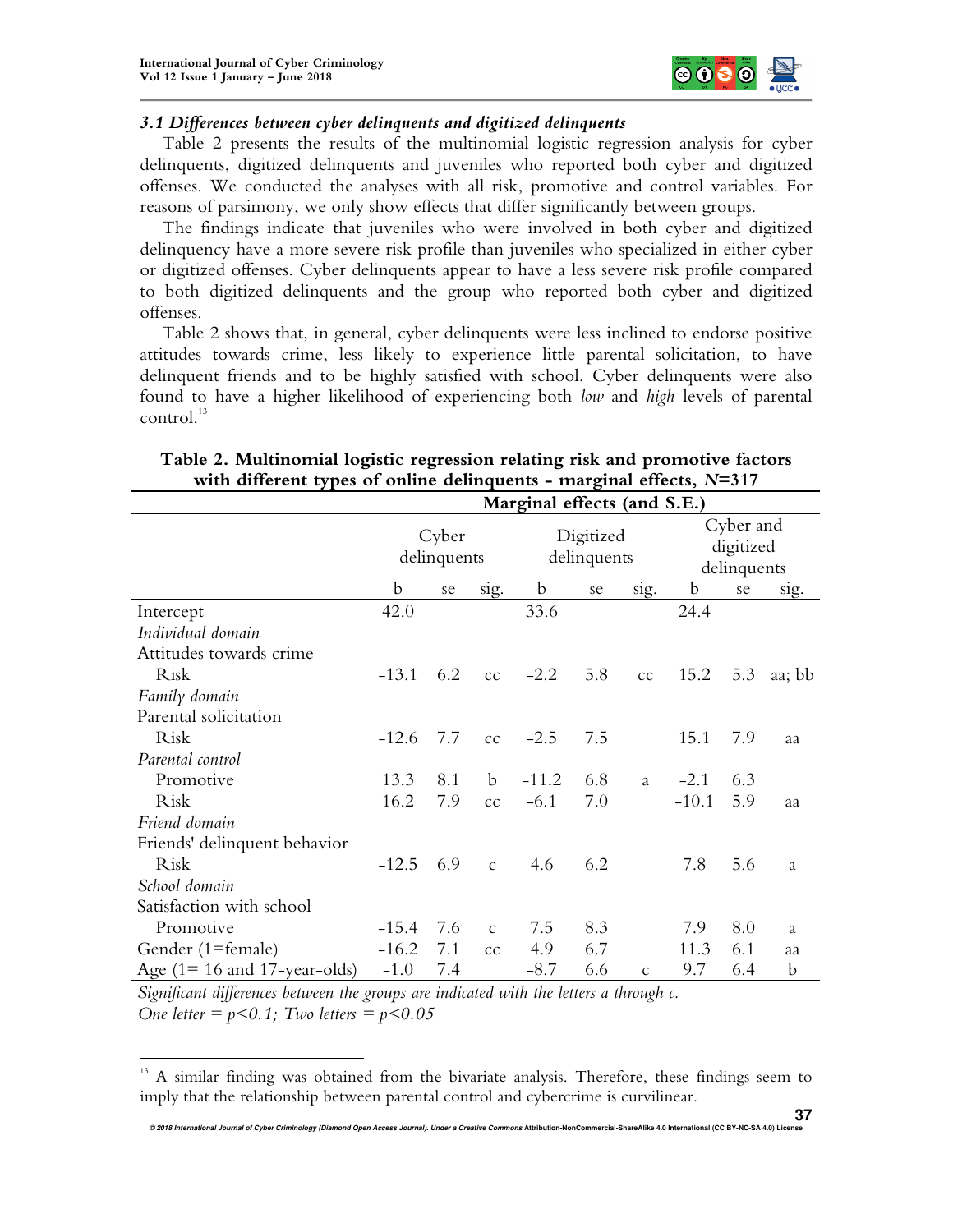Comparing the characteristics of cyber delinquents with that of digitized delinquents, only one statistically significant difference was found. Cyber delinquents were found to have a higher likelihood of experiencing high levels of parental control, as compared to juveniles who only reported digitized offenses.

Compared with the group who reported both cyber and digitized offenses, cyber delinquents were found to have a lower likelihood of having positive attitudes towards delinquency, of experiencing little parental solicitation, of having delinquent friends, and of being highly satisfied with school. At the same time, cyber delinquents were found to have a higher probability of experiencing little parental control and were less often girls than those who reported both cyber and digitized offenses.

We find fewer differences between digitized delinquents and juveniles who reported both cyber and digitized offenses. The group of digitized delinquents and the combination group only differed with regard to their attitudes towards delinquency and age. Juveniles with positive attitudes towards delinquency and 16 and 17 year olds were found to have a higher likelihood of belonging to the combination group than to the group of digitized delinquents.

#### *3.2 Offline delinquency among online delinquents*

Table 3 shows the likelihood of offline delinquency, among cyber delinquents, digitized delinquents, and those who reported both cyber and digitized offenses. The results showed a strong overlap between online and offline delinquency. The overlap was strongest for juveniles who reported digitized offenses and for juveniles who reported both cyber and digitized offenses. Of the digitized delinquents, nearly three-quarters (73.8%) also reported offenses offline. Of those who reported both cyber and digitized offenses, 91.5% also reported offenses offline. For cyber delinquents, the overlap was less strong: 37.8% of the cyber delinquents exclusively engaged in cyber offenses.

## **Table 3. The prevalence of offline delinquency among cyber delinquents, digitized delinquents and those who report both cyber- and digitized offenses**

|                                  | No offline |               |                  |      |  |
|----------------------------------|------------|---------------|------------------|------|--|
|                                  | offenses   |               | Offline offenses |      |  |
|                                  |            | $\frac{0}{6}$ |                  | $\%$ |  |
| Cyber delinquents                | 51         | 37.8          | 84               | 62.2 |  |
| Digitized delinquents            | 27         | 26.2          | 76               | 73.8 |  |
| Cyber- and digitized delinquents |            | 85            | 75               | 91.5 |  |

#### *3.4 Differences between online and offline delinquents*

Table 4 presents the results of the multinomial logistic regression analyses for the four groups of delinquents (i.e., the non-delinquents, online delinquents, offline delinquents, and those who reported both online and offline offenses). Again, we only show factors that differed significantly between the groups.

The results indicate some differences between online delinquents and the other groups. Overall, we found online delinquents to have a less severe risk profile than juveniles who reported both online and offline offenses, but to have a more severe risk profile than nondelinquents. The group who reported both online and offline offenses were characterized by the most high-risk profile.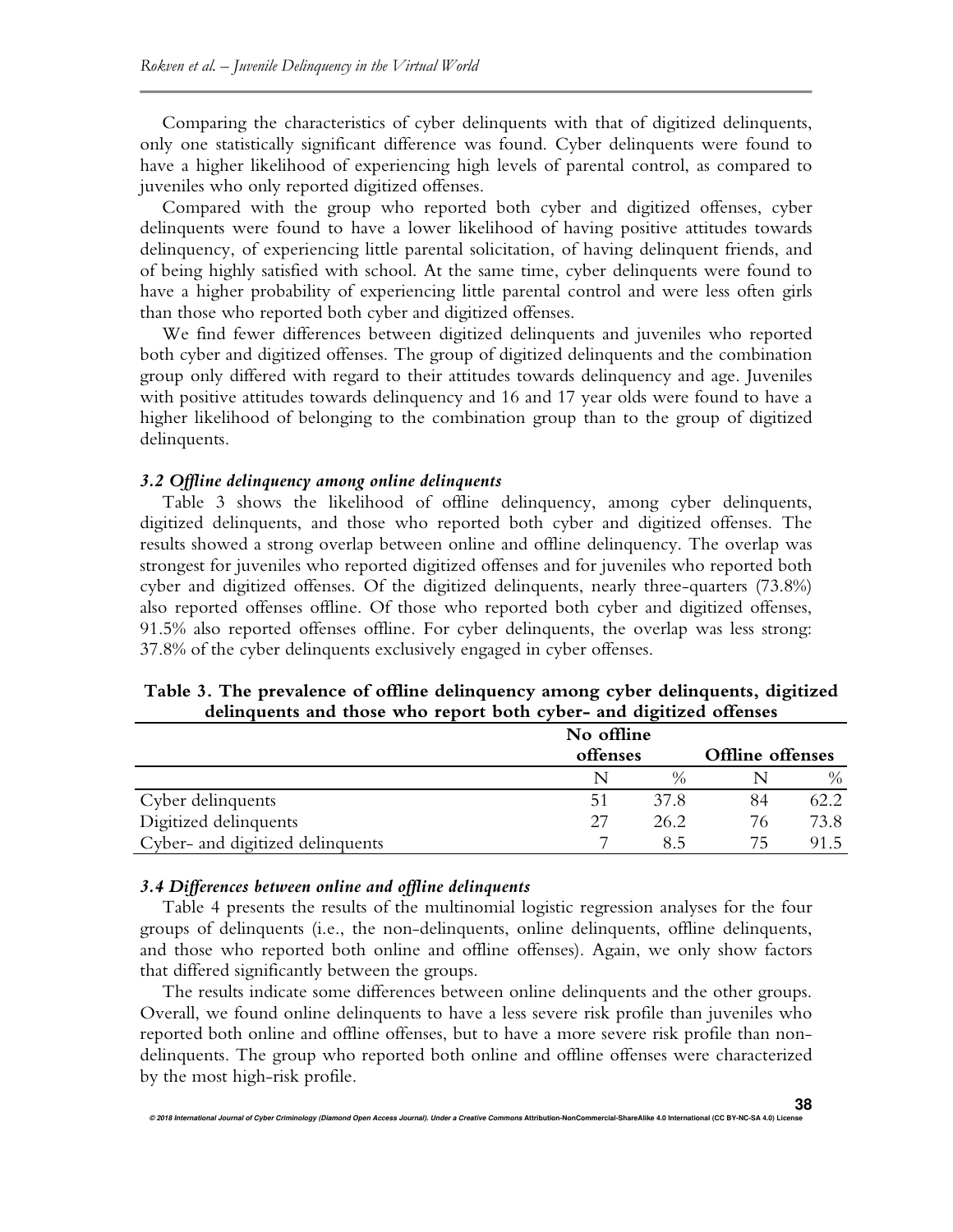

|                                 | Marginal effects (and S.E) |             |                                     |                                                                       |                  |                 |                              |                 |                       |             |                  |                  |
|---------------------------------|----------------------------|-------------|-------------------------------------|-----------------------------------------------------------------------|------------------|-----------------|------------------------------|-----------------|-----------------------|-------------|------------------|------------------|
|                                 |                            |             | Non-delinquents                     | Online delinquents Offline delinquents Online and offline delinquents |                  |                 |                              |                 |                       |             |                  |                  |
|                                 | b                          | se          | sig.                                | $\mathbf b$                                                           | se               | sig.            | $\mathbf b$                  | se              | sig.                  | $\mathbf b$ | se               | sig.             |
| Intercept                       | 62.4                       |             |                                     | 6.7                                                                   |                  |                 | 19.5                         |                 |                       | 11.3        |                  |                  |
| Individual domain               |                            |             |                                     |                                                                       |                  |                 |                              |                 |                       |             |                  |                  |
| Self-control                    |                            |             |                                     |                                                                       |                  |                 |                              |                 |                       |             |                  |                  |
| Promotive                       |                            |             | 11.4 3.7 cc; dd                     | $-1.5$ 1.8                                                            |                  |                 | $-5.2$ 2.9 aa                |                 |                       | $-4.6$      | $2.3$ aa         |                  |
| Risk                            |                            |             | $-15.9$ 4.3 bb; dd                  |                                                                       |                  | 5.2 $2.4$ aa; c |                              |                 | $0.9$ 3.1 b; dd       | 9.8         |                  | 2.7 aa; cc       |
| Alcohol weekend days            |                            |             |                                     |                                                                       |                  |                 |                              |                 |                       |             |                  |                  |
| <b>Risk</b>                     | $-11.5$ 5.0 cc             |             |                                     |                                                                       | $2.5$ $2.5$      |                 |                              | 7.5 4.0 aa      |                       | 1.6         | 2.5              |                  |
| Drug use                        |                            |             |                                     |                                                                       |                  |                 |                              |                 |                       |             |                  |                  |
| Risk                            |                            |             | $-23.8$ 7.7 cc; dd                  |                                                                       | $-2.1$ 2.6 d     |                 | $14.0\text{ }6.2\text{ }$ aa |                 |                       | 11.8        |                  | $4.9$ aa; b      |
| Gaming                          |                            |             |                                     |                                                                       |                  |                 |                              |                 |                       |             |                  |                  |
| <b>Risk</b>                     |                            | $1.3 \t3.7$ |                                     |                                                                       | $2.6$ 1.8 dd     |                 | $-1.2$ 2.8                   |                 |                       | $-2.7$      | $1.9$ bb         |                  |
| Attitudes towards crime         |                            |             |                                     |                                                                       |                  |                 |                              |                 |                       |             |                  |                  |
| Promotive                       |                            |             | $20.5$ 3.8 bb; cc; dd               | $-2.9$ 1.8 aa                                                         |                  |                 |                              |                 | $-7.5$ 3.1 aa; d      | $-10.1$     |                  | $2.0$ aa; c      |
| Risk                            |                            |             | $-12.3$ 3.7 cc; dd                  | $-1.8$ 1.5 dd                                                         |                  |                 |                              |                 | 4.2 2.9 aa; dd        | 9.9         |                  | $2.4$ aa; bb; cc |
| Family domain                   |                            |             |                                     |                                                                       |                  |                 |                              |                 |                       |             |                  |                  |
| Parental emotional warmth       |                            |             |                                     |                                                                       |                  |                 |                              |                 |                       |             |                  |                  |
| <b>Risk</b>                     |                            | 7.04.2c     |                                     | $-0.5$ 1.9                                                            |                  |                 | $-5.7$ 2.9 a                 |                 |                       | $-0.8$      | 2.2              |                  |
| Friend domain                   |                            |             |                                     |                                                                       |                  |                 |                              |                 |                       |             |                  |                  |
| Friends' delinquent behavior    |                            |             |                                     |                                                                       |                  |                 |                              |                 |                       |             |                  |                  |
| <b>Risk</b>                     |                            |             | -29.7 3.2 bb; cc; dd 3.3 1.7 aa; dd |                                                                       |                  |                 |                              |                 | 9.5 2.6 aa: dd        | 16.8        |                  | $2.4$ aa; bb; cc |
| School domain                   |                            |             |                                     |                                                                       |                  |                 |                              |                 |                       |             |                  |                  |
| Satisfaction with school        |                            |             |                                     |                                                                       |                  |                 |                              |                 |                       |             |                  |                  |
| Promotive                       |                            | $0.4$ 3.7   |                                     | 0.7                                                                   | 1.8              |                 |                              | $1.3 \, 3.0$    |                       | $-2.3$      | 2.2              |                  |
| <b>Risk</b>                     |                            |             | $-10.6$ 4.2 cc; dd                  | $-1.7$                                                                | $1.7 \text{ cd}$ |                 |                              |                 | 7.5 3.4 aa;b          | 4.8         |                  | $2.4$ aa; b      |
| Gender (1=female)               |                            | 5.1 3.7 ccc |                                     | 2.9                                                                   | $1.8 \text{ cc}$ |                 |                              |                 | $-9.7$ 2.8 aa; bb; dd | 1.7         | $2.0 \text{ cc}$ |                  |
| Age $(1 = 16$ and 17-year-olds) |                            |             | 8.3 3.7 c; d                        | $-1.1$                                                                | 1.7              |                 | $-4.1$ 2.8 a                 |                 |                       | $-3.1$      | 1.9a             |                  |
| Ethnicity (1=Non-native)        | $-8.5$ 3.6 cc              |             |                                     | 0.7                                                                   | 1.6              |                 |                              | $6.1\,2.6\,$ aa |                       | 1.7         | 1.9              |                  |

| Table 4. Multinomial logistic regression relating risk and promotive factors with different types of |  |  |  |  |  |  |  |
|------------------------------------------------------------------------------------------------------|--|--|--|--|--|--|--|
| online and offline delinquents - marginal effects, $N=1.337$                                         |  |  |  |  |  |  |  |

Significant differences between the groups are indicated with the letters a through d. One letter =  $p < 0, 1$ ; Two letters =  $p < 0, 05$ 

We found non-delinquents to have the lowest risk profile regarding the presence of promotive factors and the absence of risk factors. This holds true in particular for factors in the individual, friend, and school domain. Within the family domain, we found only one factor that significantly distinguished non-delinquents from offline delinquents.

Compared to non-delinquents, online delinquents were found to have a more severe risk profile. Low levels of self-control and having delinquent friends were associated with a higher likelihood of belonging to the group of online delinquents than the group of nondelinquents. Juveniles who disapprove of delinquency were more likely to belong to the group of non-delinquents.

A few differences were observed between the group of online delinquents and the group of offline delinquents. Juveniles with low levels of self-control were found to have a higher probability of belonging to the group of online delinquents than belonging to the group of offline delinquents. Furthermore, the group of online delinquents contained a higher percentage of girls. Having low satisfaction with school, on the other hand, was associated with a higher probability of belonging to the group of offline delinquents than to the group of online delinquents.

More differences were found between the group of online delinquents and the group who reported both online and offline offenses. Online delinquents were more likely to play video games as compared to the combination group. However, online delinquents were characterized by a lower likelihood of using drugs, approving of delinquency, having delinquent friends, and having low satisfaction with school. As such, these findings suggest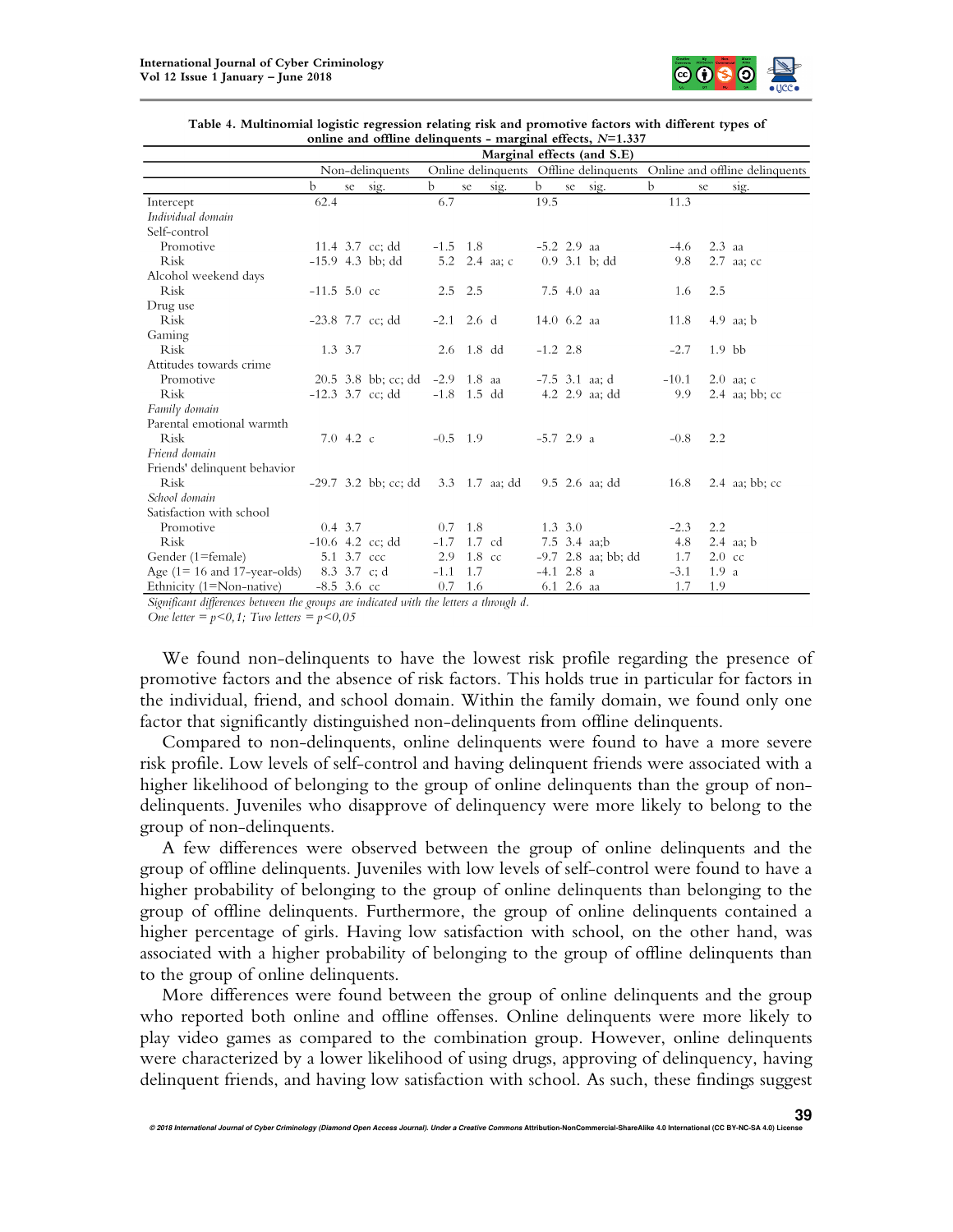that online delinquents have a less severe risk profile compared to juveniles who reported both online and offline offenses.

The group of offline delinquents and the group who reported both online and offline offenses differ from each other on several characteristics. Juveniles in the combination group were found to have a higher likelihood of having low levels of self-control, of approving of delinquency, and of having friends that are engaged in delinquency. In addition, the combination group contained a higher percentage of girls compared to the group of offline delinquents.

#### *3.5 The counterbalancing effect of promotive factors on risk factors*

Lastly, we examined the counter-balancing effects of promotive factors on risks across the four domains by calculating an overall cumulative promotive-risk scale. Figure 1 shows for each score on of the overall scale, the percentage of non-delinquents, online delinquents, offline delinquents, and those who reported both online and offline offenses.





The results suggest that the more promotive and fewer risk factors, the higher the percentage of non-delinquents. This corroborates the findings of earlier studies that have used this overall risk-promotive scale (e.g., Stouthamer-Loeber et al., 2002; Van der Laan et al., 2010). For offline delinquents and those who reported both online and offline offenses an inverse relationship was found: the more risk and fewer promotive domains, the higher the percentage of offline delinquents and juveniles who reported both online and offline offenses. The online delinquents fell in-between the other groups: the percentage of online delinquents only increased slightly with more risk and fewer promotive domains.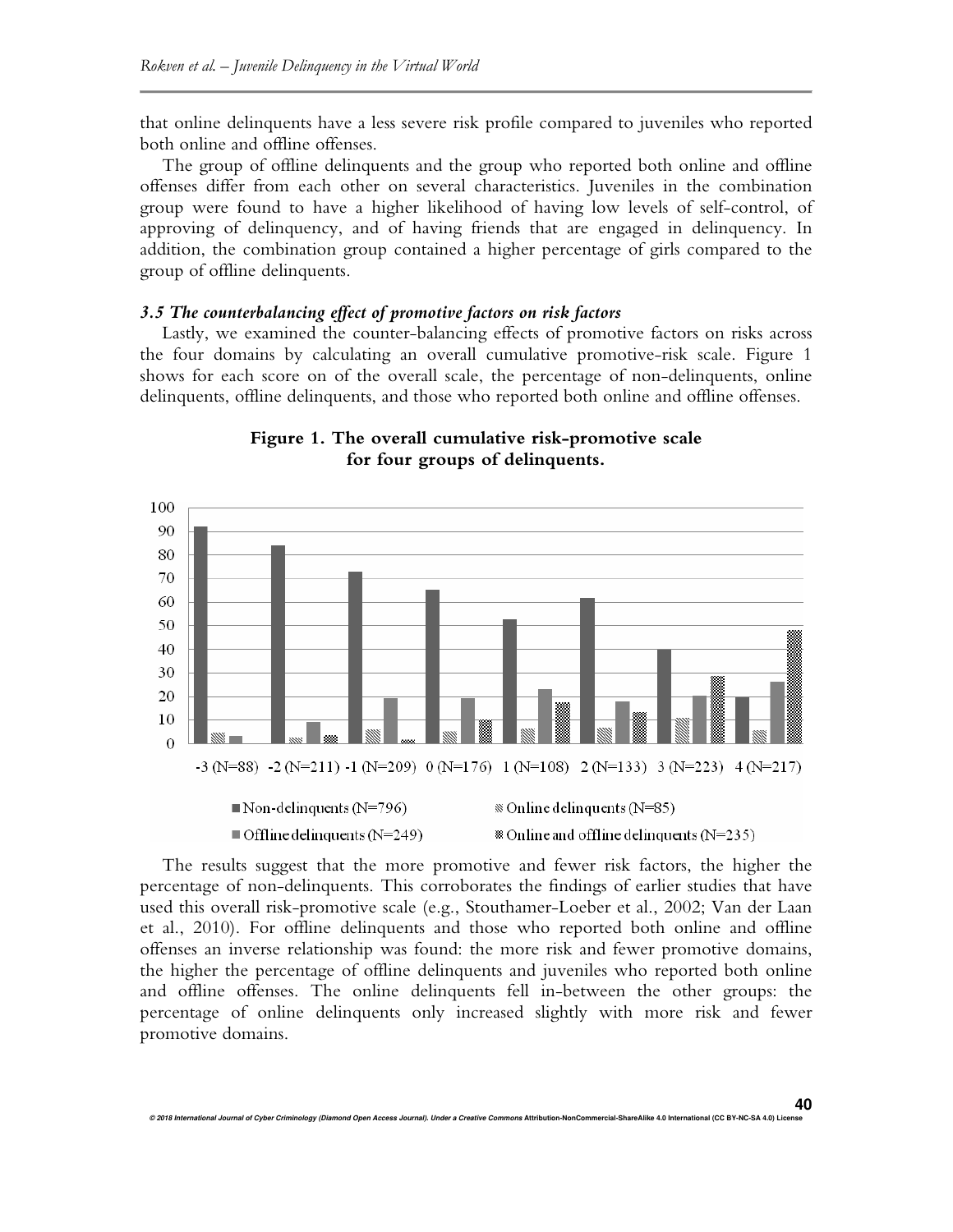

Together, these results support our previous findings: online delinquents have a more high-risk profile than non-delinquents, but a less high-risk profile compared to juveniles who report both online and offline offenses.

## **4. Discussion**

The purpose of the current study was to identify differences between digitized delinquents and cyber delinquents, and to examine differences between them and traditional, offline delinquents. For these purposes, we used data from the 2015 wave of the Youth Delinquency Survey (YDS), a cross-sectional study with a national probability sample of juveniles aged 12 to 17 years in the Netherlands, containing detailed information on both self-reported online and offline delinquency, and risk and promotive factors.

The results of our study suggest differences between juveniles who reported only online offenses and juveniles who also reported offline offenses, regarding risk and promotive factors. Juveniles who report both offline and online offenses have the most high-risk profile, in comparison to juveniles who only commit online offenses and juveniles who only commit offline offenses. This finding supports the assumption that the risk factor model primarily provides an explanation for more serious delinquency (Loeber et al., 2008). Furthermore, evidence is found for a counter-balancing effect of cumulative risk and promotive factors. The more risk domains and fewer promotive domains that were experienced, the higher the percentage of juveniles that committed both offline and online offenses. This implies that for these juveniles, preventions and interventions across multiple domains are required. Within the group of online delinquents, juveniles who commit both cyber and digitized offenses had the highest risk profile.

Our findings suggest that cyber delinquents are a distinct group from online delinquents. Cyber delinquents have the least severe risk profile: they report more promotive factors and fewer risk factors compared to other groups of online delinquents. Furthermore, cyber delinquents are the group least likely to also commit offline offenses. These findings support the findings of Yar (2005b), and Bossler and Burruss (2011). They too found mixed support for the applicability of traditional theories to cyber-dependent delinquency. As such, our results imply that whilst traditional criminological theories can be used for explaining cyber-enabled delinquency, new theories may be needed for the explanation of cyber-dependent delinquency.

Our finding that online delinquents, and cyber delinquents in particular, have the lowest risk profile in terms of risk and promotive factors may, however, indicate a lack of relevant risk factors to characterize these delinquents. To determine profiles of online delinquents we relied on the existing risk factor model (Loeber et al., 2008). This model was designed for understanding why juveniles commit offenses offline, but not necessarily online. The results of our study suggest that some of these risk factors do apply to selfreported online delinquency. Yet, in particular for cyber delinquents, we found few significant associations with the risk and promotive factors. This supports the suggestion that delinquents of cyber-dependent offenses are in need of a typological approach that specifically explains this type of delinquency (Capeller, 2001). However, instead of, as some have suggested, developing a new theory, an alternative approach is to expand the risk factor model to include a digital domain. Digital risk and promotive factors, such as social media use, digital activities, and programming skills, are often related to cyberdependent delinquency (Bossler & Burrus, 2011), but are mostly missing in research on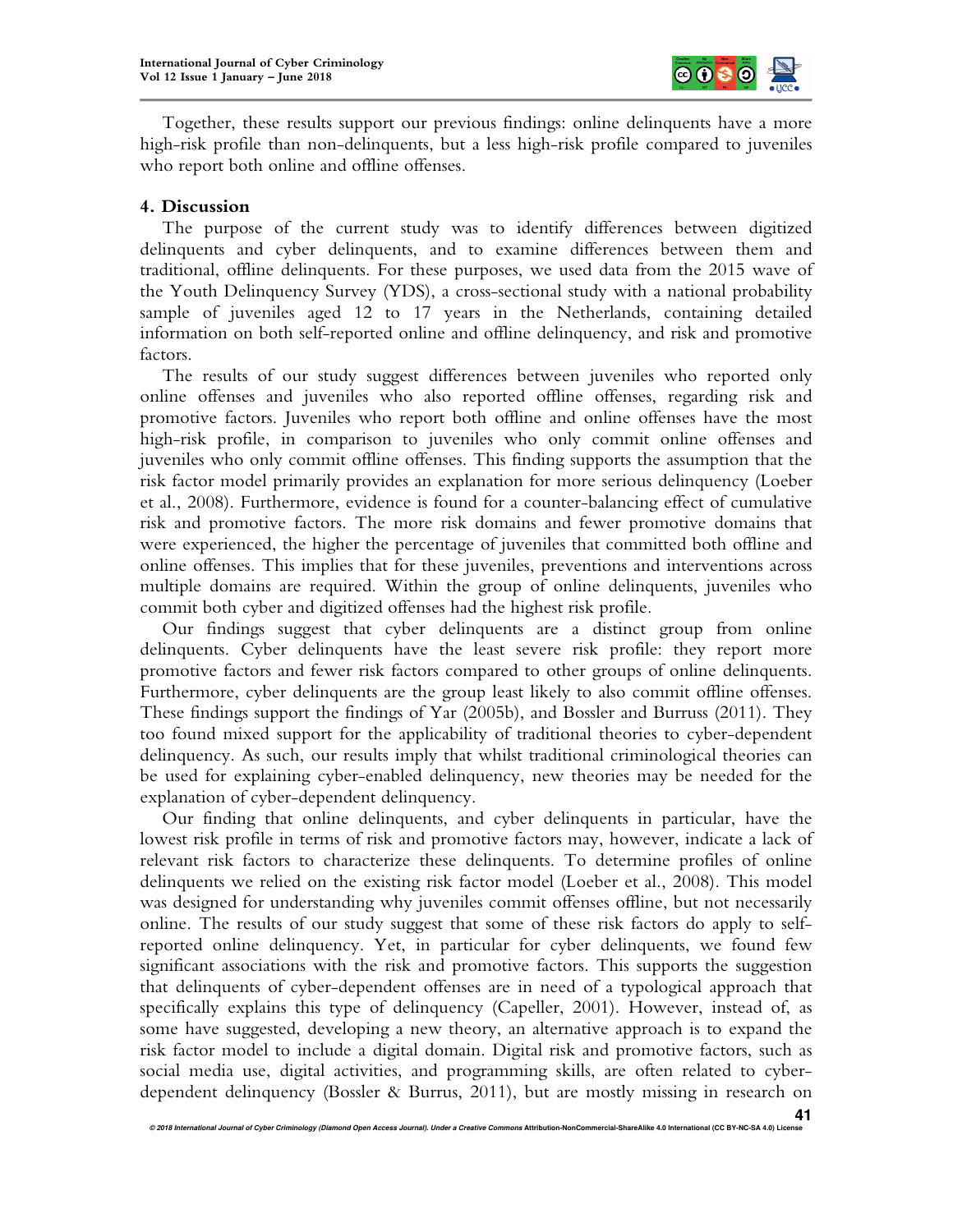online delinquency. In addition, in order to verify whether our results hold when using data sources other than self-reported data, we recommend future studies investigate how police and judicial records can be used to distinguish offline delinquency from online delinquency. Furthermore, it would be of interest to explore whether alternative (online) sources, such as data from social media, can be used to measure or predict online delinquency.

#### **Conclusion**

In conclusion, the results of this study provide a first insight into the differences between juvenile delinquents of cyber-enabled and cyber-dependent offenses, and into the extent to which they differ from traditional offline delinquents. Based on self-report data from a national probability sample of Dutch juveniles, we showed that juvenile cyber delinquents are a distinct group compared to juvenile digitized delinquents and to juveniles who report both cyber and digitized offenses. Given that the prevention and treatment of juvenile delinquency is primarily focused on traditional offenses, it remains to be seen whether existing interventions are also effective in preventing juveniles from committing cyber-dependent offenses.

### **Limitations and Directions for future research**

Although this is the first comprehensive study on the characteristics of juvenile online delinquents using a national probability sample of juveniles, the findings and implications should be viewed in light of some limitations. First, the data we used are based on selfreport data. Self-report data has the advantage that it supplies information on delinquency that is not known to the police or justice system. However, the use of self-reports also has limitations. For instance, juveniles maybe reluctant to reveal criminal activities, which may lead to an under-representation of more serious forms of delinquency (Weijters, Van der Laan & Kessels, 2016). Moreover, self-reports may be affected by respondents' recall errors, if a long period of time since the delinquent act has elapsed (Junger-Tas & Haen Marshall, 1999). Second, the cross-sectional nature of this study precludes temporal inferences. As such, the various risk and promotive factors may not only cause juvenile delinquency, but they may also be the result of juveniles' engagement in delinquency. It is feasible, for instance, that juveniles who commit offenses develop a more positive attitude towards delinquency. In addition, in criminological literature, there is an ongoing debate on whether peer delinquency is a cause or consequence of delinquent behavior (Weerman, 2011). To study temporal order, longitudinal data are required. Lastly, although many of the factors in previous research were also addressed in the current study, we knew little about the internet behavior of juveniles. In various studies, different aspects of internet behavior have been identified as strong predictors of online risk behavior among juvenile delinquents (Kerstens & Veenstra, 2015). With this in mind, we recommend future research specifically focuses on factors that are related to online behavior.

**42**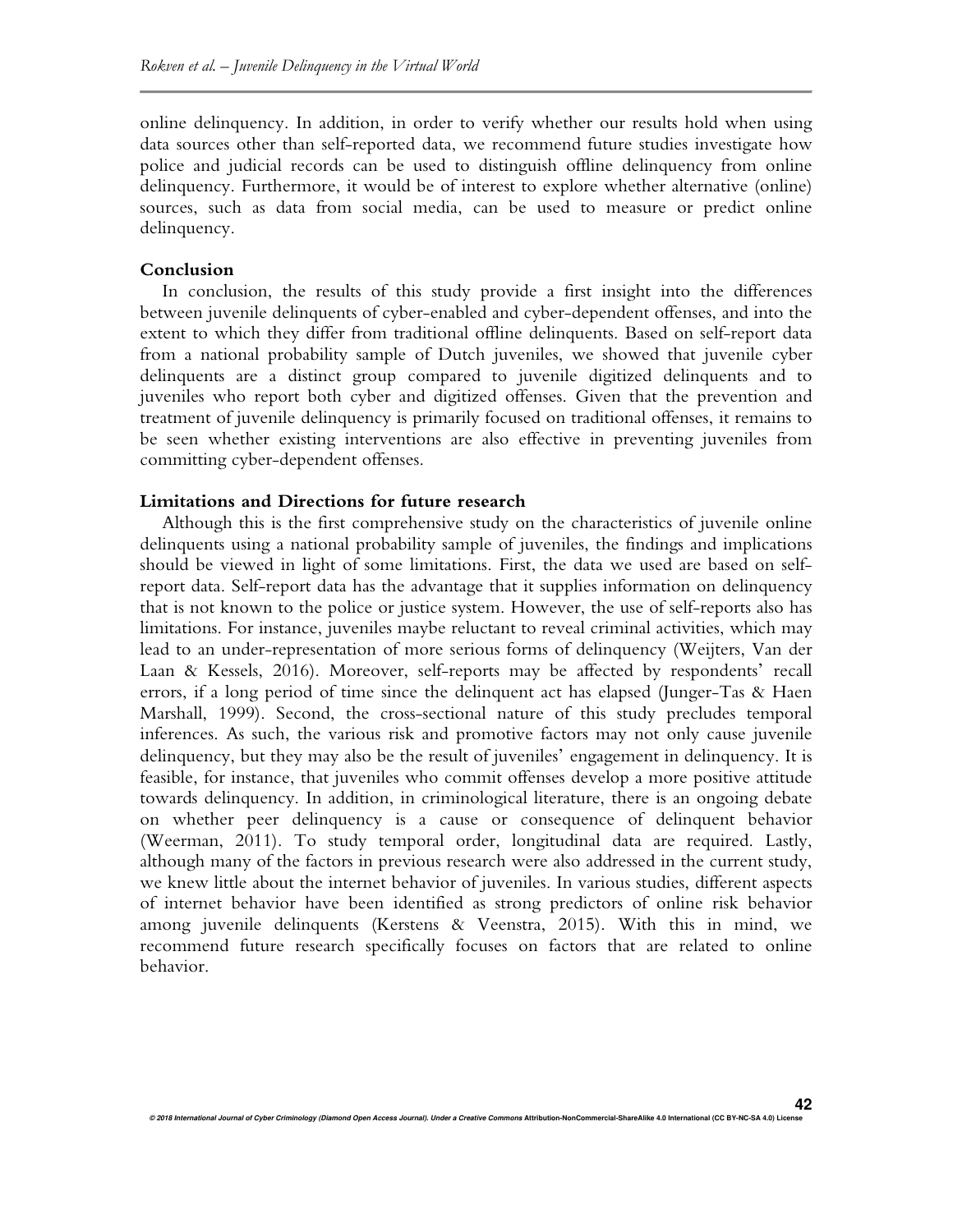

## **References**

- Agnew, R. (2003). An integrated theory of the adolescent peak in offending. *Youth & Society, 34*(3), 263-299.doi: 10.1177/0044118X02250094.
- Babchishin, K. M., Hanson, R. K., & Hermann, C. A. (2011). The characteristics of online sexual offenders: A meta-analysis. *Sexual Abuse: A Journal of Research and Treatment, 23*(1), 92-123. doi: 10.1177/1079063210370708.
- Borooah, V. K. (2002). *Logit and probit: Ordered and multinomial models.* Thousand Oaks, CA: Sage.
- Bossler, A. M., & Burruss, G. W. (2011). The general theory of crime and computer hacking: Low self-control hackers? In T. J. Holt and B. H. Schell (Eds.), *Corporate hacking and technology – driven crime: Social dynamics and implications* (pp 38-67). Hershey, PA: IGI Global. doi: 10.4018/978-1-61692-805-6.
- Bronfenbrenner, U. (1979). *The ecology of human development*. Cambridge, MA: Harvard University Press.
- Brunton-Smith, I., & McCarthy, D. J. (2016). Explaining young people's involvement in online piracy: An empirical assessment using the offending crime and justice survey in England and Wales. *Victims & Offenders, 11*, 509-533. doi: 10.1080/15564886.2015.1121943.
- Buzzel, T., Foss, D., & Middleton, Z. (2006). Explaining use of online pornography: A test of self-control theory and opportunities for deviance. *Journal of Criminal Justice and Popular Culture, 13*(2), 96-116.
- Cappeler, W. (2001). Not such a neat net: some comments on virtual criminality. *Social & Legal Studies, 10*(2), 229-242. doi: 10.1177/a017404.
- Catalano, R. F., Haggerty, K. P., Oesterle, S., Fleming, C. B., & Hawkins, J. D. (2004). The importance of bonding to school for healthy development: Findings from the Social Development Research Group. *Journal of School Health, 74*(7), 252-261. doi: 10.1111/j.1746-1561.2004.tb08281.x.
- Cohen, L. E., & Felson, M. (1979). Social change and crime rates: A routine activity approach. *American Sociological Review, 44*(4), 588-608. Retrieved from http://www.jstor.org/stable/2094589.
- Donner, C. M., Jennings, W. G., & Banfield, J. (2015). The general nature of online and offline offending among college students. *Social Science Computer Review, 33*(6), 663- 679. doi: 10.1177/0894439314555949.
- Engelen, F., Roels, J., & de Heij, V. (2015). Juvenile Crime Monitor *2015: Research documentation*. Heerlen: CBS.
- Farrington, D. P. (2003). Developmental and life-course criminology: Key theoretical and empirical issues. *Criminology, 41*(2), 221-256. doi: 10.1111/j.1745- 9125.2003.tb00987.x.
- Farrington, D. P., & Welsh, B. C. (2007). *Saving children from a life of crime: Early risk factors and effective interventions*. Oxford, UK: Oxford University Press.
- Farrington, D. P., Loeber, R., Jolliffe, D., & Pardini, D.A. (2008). Promotive and risk processes at different life stages. In R. Loeber, D. P. Farrington, M. Stouthamer-Loeber & H. Raskin White (Eds.), *Violence and serious theft. Development and prediction from childhood to adulthood* (pp. 169-230). New York: Routledge Taylor & Francis Group. doi: 10.4324/9780203933237.

**© 2018 International Journal of Cyber Criminology (Diamond Open Access Journal). Under a Creative Commons Attribution-NonCommercial-ShareAlike 4.0 International (CC BY-NC-SA 4.0) License** 

Felson, M. (1998). *Crime & Everyday Life.* Thousand Oaks, CA: Pine Forge Press.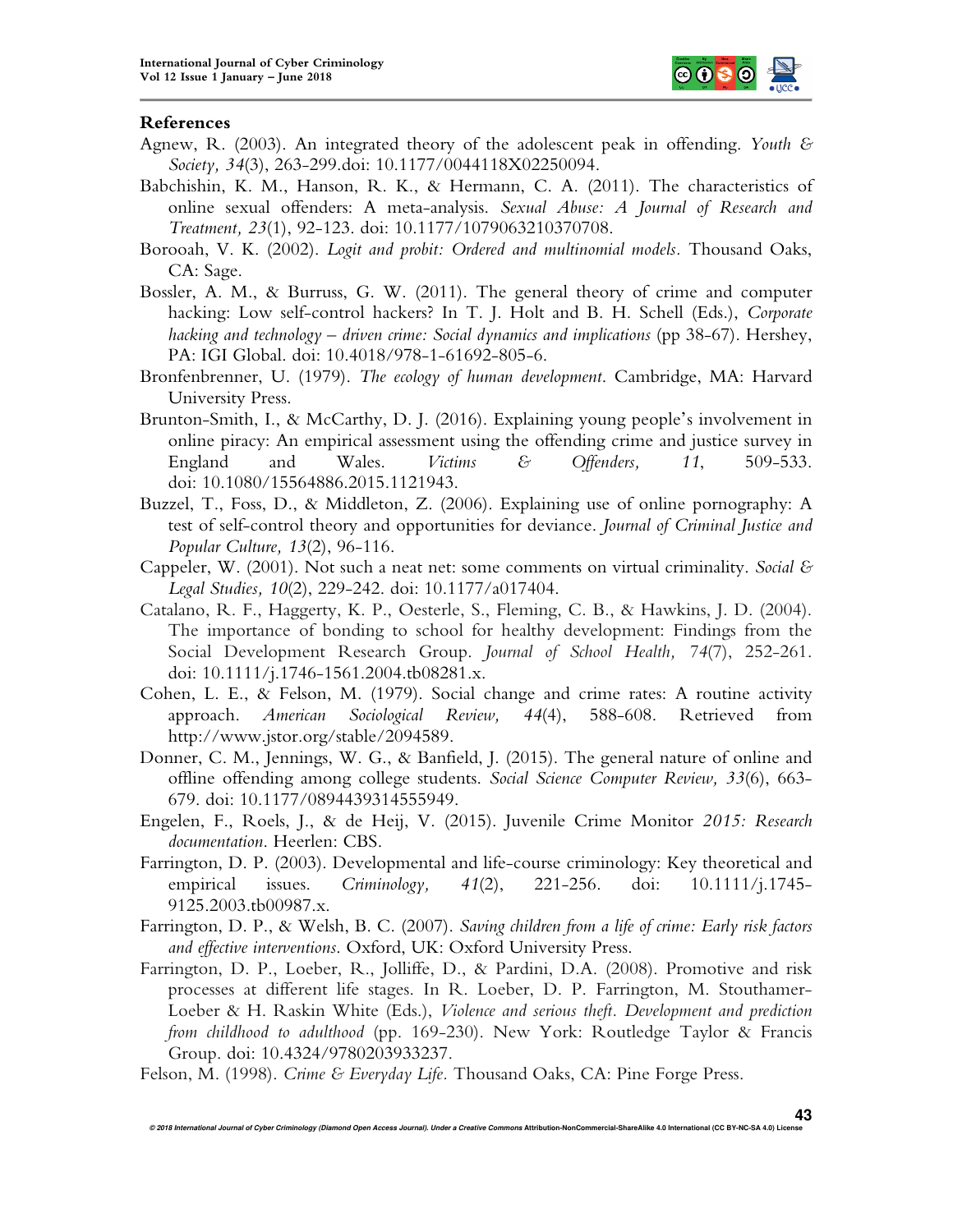- Grabosky, P.N. (2001). Virtual criminality: Old wine in new bottles? *Social & Legal Studies, 10*(2), 243-249. doi: 10.1177/a017405.
- Hawkins, J. D., Herrenkohl, T. I., Farrington, D. P., Brewer, D., Catalano, R. F., Harachi, T. W., & Cothern, L. (2000). *Predictors of youth violence*. Washington, DC: Office of Juvenile Justice and Delinquency Prevention.
- Higgins, G. E. (2005). Can low self-control help understand the software piracy problem? *Deviant Behavior, 26*(1), 1-24.http://dx.doi.org/10.1080/01639620490497947.
- Higgins, G. E., Fell, B. D., & Wilson, A. L. (2006). Digital piracy: Assessing the contributions of an integrated self-control theory and social learning theory using structural equation modeling. *Criminal Justice Studies, 19*(1), 3-22. doi: 10.1080/14786010600615934.
- Holt, T. J., & Bossler, A. M. (2009). Examining the applicability of lifestyle-routine activities theory for cybercrime victimization. *Deviant Behavior, 30*(1), 1-25. doi: 10.1080/01639620701876577.
- Holt, T. J., & Bossler, A.M. (2014). An assessment of the current state of cybercrime scholarship. *Deviant Behavior, 35*(1), 20-40. doi: 10.1080/01639625.2013.822209.
- Holt, T. J., & Bossler, A. M. (2016). *Cybercrime in progress. Theory and prevention of technology-enabled offenses*. London and New York: Routledge.
- Holt, T. J., Bossler, A.M., & May, D. C. (2012). Low self-control, deviant peer associations, and juvenile cyberdeviance. *American Journal of Criminal Justice, 37*(3), 378-395. doi: 10.1007/s12103-011-9117-3.
- Holt, T. J., Burruss, G. W., & Bossler, A. M. (2010). Social learning and cyber-deviance: Examining the importance of a full social learning model in the virtual world. *Journal of Crime and Justice,* 33(2), 31-61. doi: 10.1080/0735648X.2010.9721287.
- Junger, M., & Haen Marshall, I. (1997). The interethnic generalizability of social control theory: An empirical test. *Journal of Research in Crime and Delinquency, 34*(1), 79-112. doi: 10.1177/0022427897034001005.
- Junger-Tas, J., & Haen Marshall, I. (1999). The self-report methodology in crime research. *Crime and Justice: A review of research,* 25, 291-367. Retrieved from http://www.jstor.org/stable/1147612.
- Kerstens, J., & Veenstra, S. (2015). Cyber bullying in the Netherlands: A criminological perspective. *International Journal of Cyber Criminology, 9*(2), 144-161. doi: 10.5281/zenodo.55055.
- Khey, D. N., Jennings, W. G., Lanza-Kaduce, L., & Frazier, C. E. (2009). An exploration into the factors associated with specialization among college student computer criminals. *Criminal Justice Studies, 22*(4), 421-434. doi: 10.1080/14786010903358166.
- Laan van der, A. M., Blom, M., & Kleemans, E. R.(2009). Exploring long term and short term risk factors for serious delinquency. *European Journal of Criminology, 6*(5), 419- 438. doi: 10.1177/1477370809337882.
- Laan van der, A. M., & Goudriaan, H. (2016). *Juvenile Crime Monitor*. *Trends in juvenile crime 1997-2015*. Den Haag: WODC/CBS.
- Laan van der, A. M., Veenstra, R., Bogaerts, S., Verhulst, F. C., & Ormel, J. (2010). Serious, minor, and non-delinquents in early adolescence: The impact of cumulative risk and promotive factors. The trails study. *Journal of Abnormal Child Psychology, 38*, 339-351. doi: 10.1007/s10802-009-9368-3.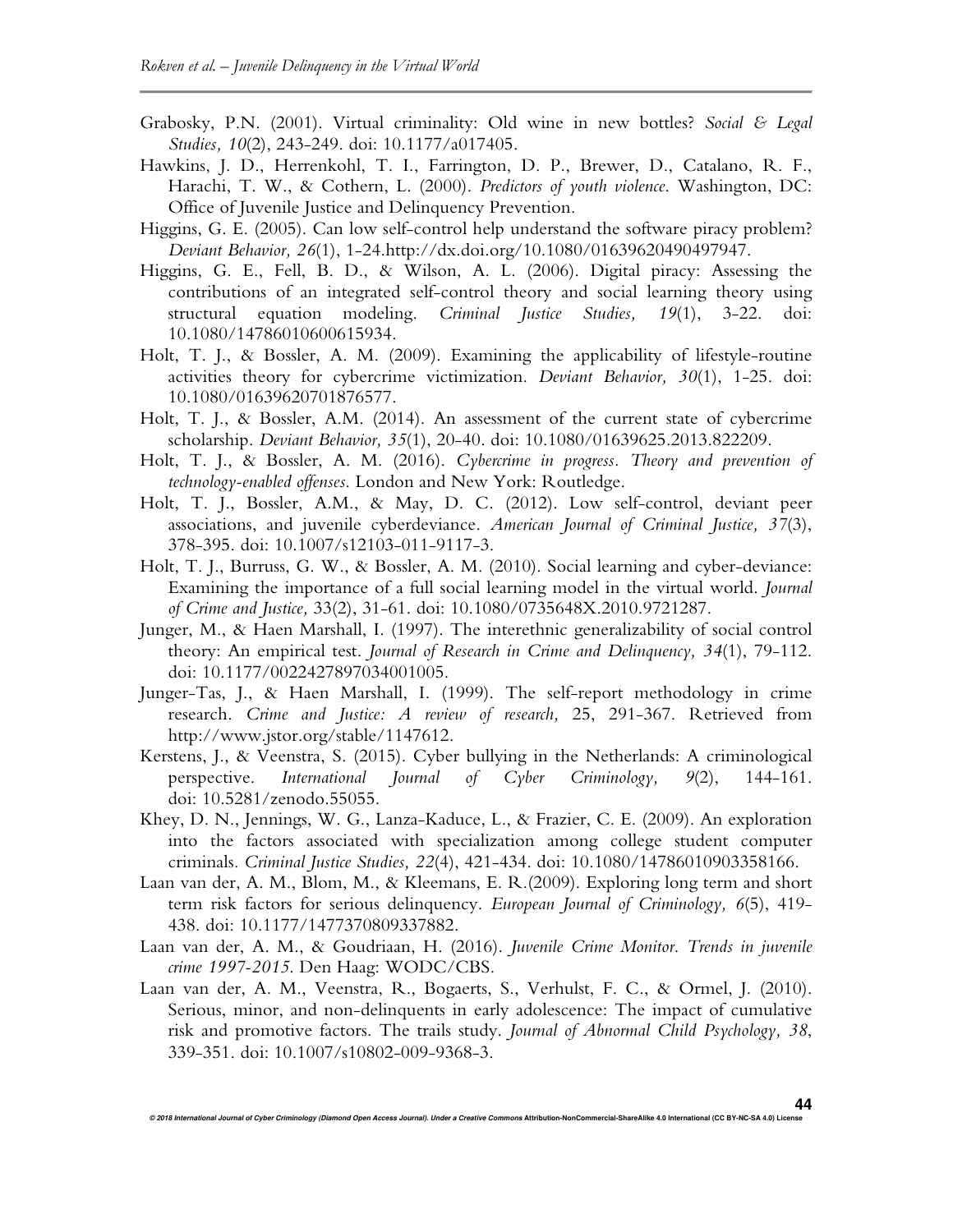

- Liao, T.F. (1994). *Interpreting probability models: Logit, probit, and other generalized linear models.* Thousand Oaks, CA: Sage.
- Lipsey, M. W., & Derzon, J. H. (1998). Predictors of violent or serious delinquency in adolescence and early adulthood: A synthesis of longitudinal research. In R. Loeber & D.P. Farrington (Eds.), *Serious and violent juvenile offenders. Risk factors and successful interventions* (pp. 86-106). London: Sage.
- Loeber, R., Slot, W.N., & Stouthamer-Loeber, M. (2008). A cumulative developmental model of risk and promotive factors. In R. Loeber, N.W. Slot, P.H. van der Laan, & M. Hoeve (Eds.), *Tomorrow's criminals. The development of child delinquency and effective interventions (*pp. 133-161). Farnham: Ashgate.
- Markus, M. Th., Lindhout, I. E., Boer, F., Hoogendijk, T. H. G., & Arrindell, W. A. (2003). Factors of perceived parental rearing styles: The EMBU-C examined in a sample of Dutch primary school children. *Personality and Individual Differences, 34*(3), 503-519. doi: 10.1016/S0191-8869(02)00090-9.
- Mason, A. W., & Windle, M. (2002). Gender, self-control, and informal social control in adolescence: A test of three models of the continuity of delinquent behavior. *Youth & Society, 33*(4), 479-514. doi: 10.1177/0044118X02033004001.
- McGuire, M., & Dowling, S. (2013). *Cyber crime: A review of the evidence*. London: Home Office.
- Osgood, D.W., & Anderson, A. L. (2004). Unstructured socializing and rates of delinquency. *Criminology, 42*(3), 519-549. doi: 10.1111/j.1745-9125.2004.tb00528.x.
- Osgood, D. W., Wilson, J. K., O'Malley, P. M., Bachman, J. G., & Johnston, L. D. (1996). Routine activities and individual deviant behavior. *American Sociological Review, 61*(4), 635-655. Retrieved from http://www.jstor.org/stable/2096397.
- Paternoster, R., Brame, R., Mazerolle, P., & Piquero, A. (1998). Using the correct statistical test for the equality of regression coefficients. *Criminology, 36*(4), 859-866. doi: 10.1111/j.1745-9125.1998.tb01268.x.
- Raskauskas, J., & Stoltz, A.D. (2007). Involvement in traditional and electronic bullying among adolescents. *Developmental Psychology, 43*, 564–575. doi: 10.1037/0012- 1649.43.3.564.
- Rothbart, M. K., Ahadi, S. A., & Evans, D. E. (2000). Temperament and personality: origins and outcomes. *Journal of Personality and Social Psychology, 78*(1), 122-135. doi: 10.1037//0022-3514.78.1.122.
- Rutter, M., Giller, H., & Hagell, A. (1998). *Antisocial behavior by young people.* Cambridge: University Press.
- Sameroff, A. J., Bartko, T. W., Baldwin, A., Baldwin, C., & Seifer, R. (1998). Family and social influences on the development of child competence. In M. Lewis & C. Feiring (Eds.), *Families, risk, and competence* (pp 161-168). Mahwah, N.J: Erlbaum.
- Stattin, H., & Kerr, M. (2000). Parental monitoring: A reinterpretation. *Child Development, 71*(4), 1072-1085. doi: 10.1111/1467-8624.00210.
- Stouthamer-Loeber, M., Loeber, R., Wei, E., Farrington, D. P., & Wikström P-O.H.(2002). Risk and promotive effects in the explanation of persistent serious delinquency in boys. *Journal of Consulting and Clinical Psychology, 70*(1), 111-123. doi: 10.1037//0022-006X.70.1.111.